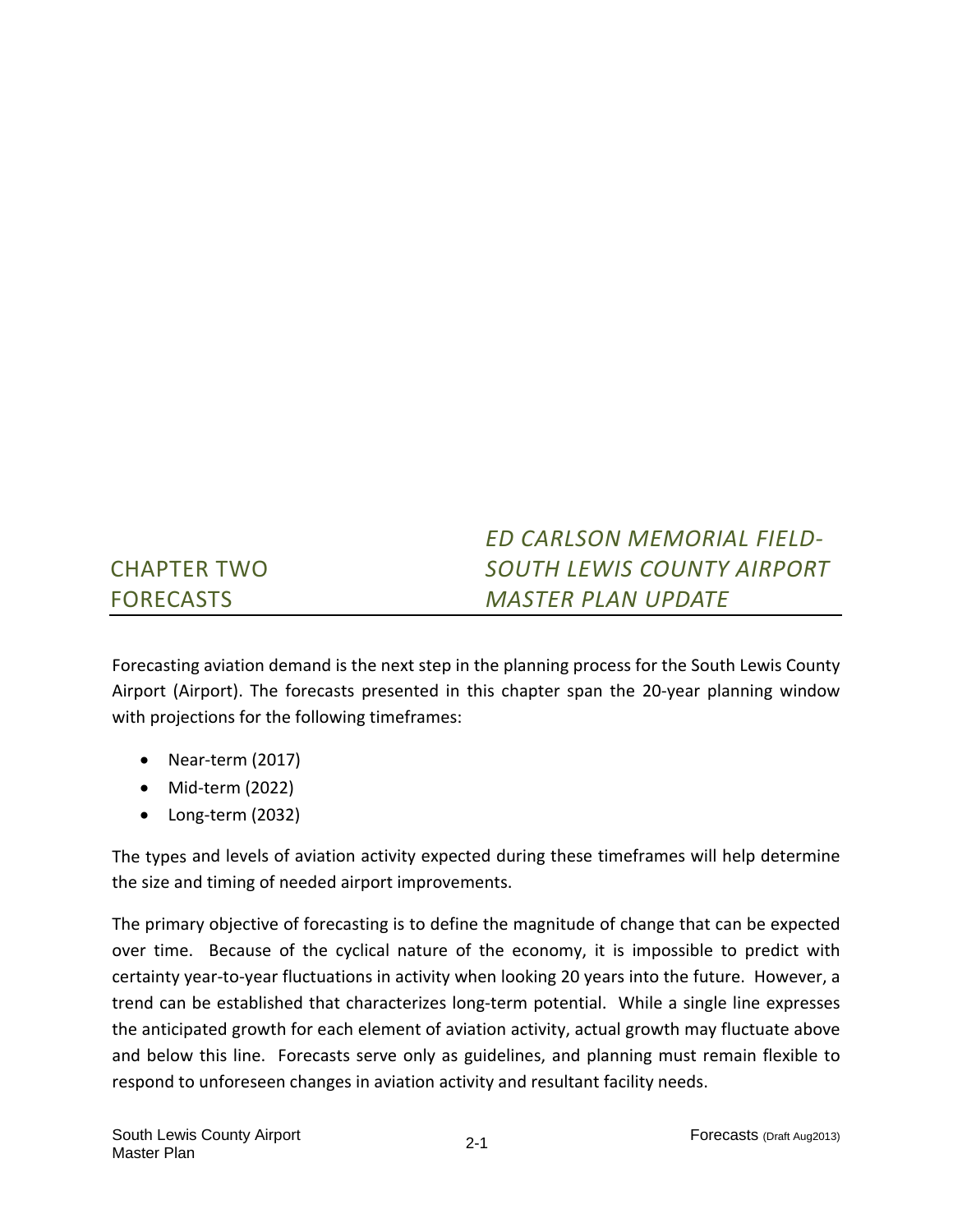The key components of the aviation activity forecasts presented in the chapter include:

- **Based Aircraft.** The number and type of aircraft based at the Airport helps determine the future aircraft hangar, apron, and auto parking facility requirements.
- **Aircraft Operations.** An operation is counted as an aircraft either landing or taking off (i.e., an aircraft landing then taking off counts as two operations). Commercial (air taxi), general aviation, and military aircraft operations are included. The operations forecast helps in analyzing runway capacity and determining runway, taxiway, and navigational aid requirements.
- **Critical Aircraft and Airport Reference Code.** The critical, or design, aircraft is derived from the operational fleet mix (aircraft types). The critical aircraft and its airport reference code determine many airfield design requirements, such as runway and taxiway size and strength, and safety clearances around aircraft movement areas.

The forecasts presented in this chapter are consistent with the Airport's role defined by the Washington State Aviation System Plan. That role is a Community Service Airport, which is one that typically serves medium‐sized communities and accommodates a wide range of general aviation types of activity. The South Lewis County Airport is one of 23 airports designated as a community service airport in the state.

#### **TRENDS AFFECTING AVIATION**

A review of trends affecting aviation is a valuable task in the forecasting effort. Numerous trends in national, state, and local general aviation activity as well as area socioeconomic activity may influence aviation demand at the South Lewis County Airport.

#### NATIONAL AVIATION TRENDS

The South Lewis County Airport serves its community, but it also serves the national air transportation system. As a general aviation (GA) airport, trends in the GA segment of the industry are of most interest to Lewis County. General aviation (GA) refers to a wide range of flight activity and, by general definition, is all activity that is not commercial airline or military. GA aircraft types are widely varied, although the majority of general aviation aircraft are piston‐ powered, fixed‐wing airplanes. The FAA tracks the national GA aircraft fleet mix and the number of hours flown by aircraft type—common indicators of change in the GA industry. **Table 2A** shows the nationwide distribution of general aviation aircraft by type and hours flown. **Exhibit 2A** illustrates the disproportionate relationship between active aircraft and hours flown such as the small number of higher performance, more expensive airplanes in the fleet versus their share of the total hours. The reverse is true of piston airplanes that represent nearly ¾ of the active fleet but only fly half of the total hours.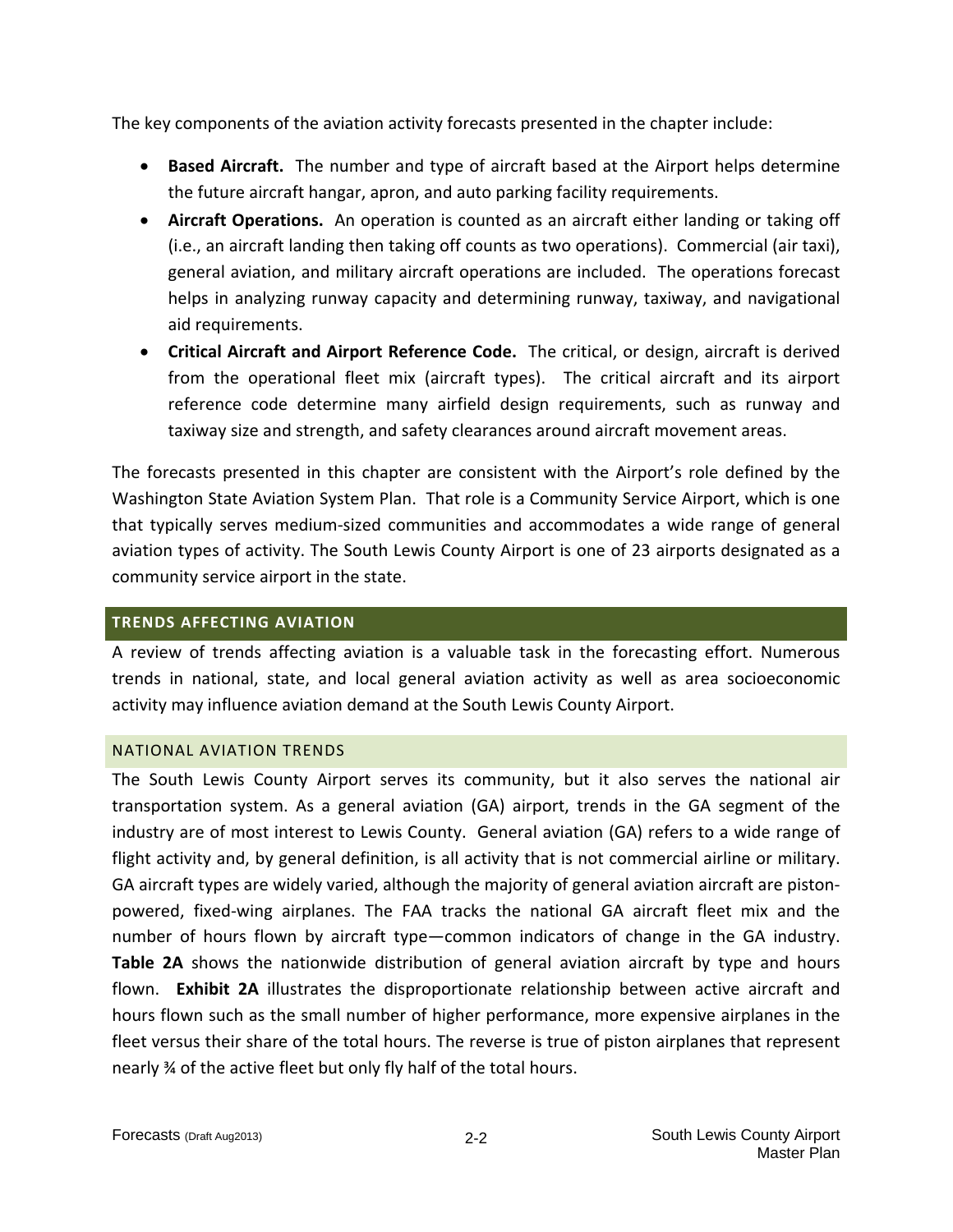| <b>Aircraft Type</b>        | <b>Active Aircraft</b> | % Fleet | <b>Hours Flown</b> | % Hours<br><b>Flown</b> | <b>Hours</b><br>per<br>Aircraft |
|-----------------------------|------------------------|---------|--------------------|-------------------------|---------------------------------|
| Piston SE Fixed Wing        | 135,935                | 74.0%   | 11,641,551         | 50.9%                   | 85.6                            |
| Piston ME Fixed Wing        | 15,600                 | 8.5%    | 1,754,860          | 7.7%                    | 112.5                           |
| <b>Turboprop Fixed Wing</b> | 9,670                  | 5.3%    | 2,357,408          | 10.3%                   | 243.8                           |
| <b>Turbojet Fixed Wing</b>  | 11,890                 | 6.5%    | 3,755,965          | 16.4%                   | 315.9                           |
| Rotorcraft                  | 10,665                 | 5.8%    | 3,343,721          | 14.6%                   | 313.5                           |
| Total                       | 183,760                | 100%    | 22,853,505         | 100%                    | 124.4                           |
| Experimental                | 24.410                 | 66.1%   | 1,232,253          | 70.6%                   | 50.5                            |
| <b>Sport Aircraft</b>       | 6,825                  | 18.5%   | 330,816            | 19.0%                   | 48.5                            |
| Other                       | 5,675                  | 15.4%   | 182,058            | 10.4%                   | 32.1                            |
| Total                       | 36,910                 | 100%    | 1,745,127          | 100%                    | 47.3                            |

#### **Table 2A. U.S. GA and Air Taxi Active Fleet and Hours Flown**

*Source: FAA Aerospace Forecast 2013‐2033, (dated Mar2013); figures are 2012 estimates. SE=single engine, ME=multi‐engine* 

### **Exhibit 2A. Comparison of U.S. GA and Air Taxi Active Fleet versus Hours Flown**



*Source: Table 2A Data*

While the higher performance, more expensive aircraft are more commonly used for business than personal use, GA aircraft for business use still spans a broad range from small, single‐ engine aircraft rentals to multiple aircraft corporate fleets supported by dedicated flight crews and mechanics. The business aviation segment of GA grew rapidly in the 1990s and into the first part of the  $21^{st}$  century. After September 11, 2001, business aviation grew further due to airline service problems—the additional airline passenger and baggage security imposed and reductions in air service, particularly to smaller communities. Various chartering, leasing, time‐ sharing, fractional ownership,<sup>1</sup> interchange agreements, partnerships and management

 $\overline{a}$ 

<sup>&</sup>lt;sup>1</sup> Fractional aircraft ownership is somewhat similar to real estate time-sharing.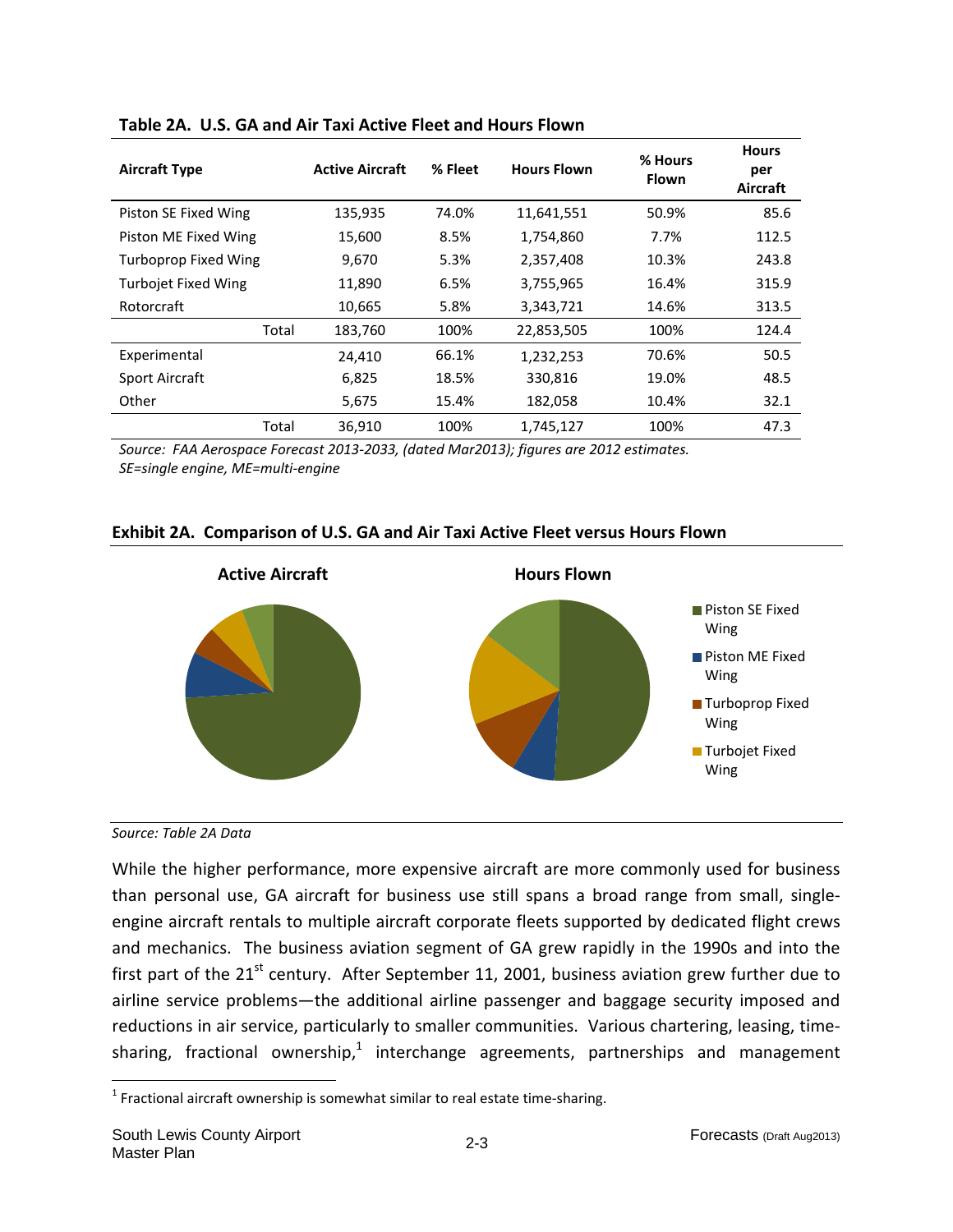contracts emerged, which supported the rapid growth of business aviation until the economic recession set in. The economic recession officially began in late 2007, and consequently, GA activity saw declines in 2008 and 2009. Soaring fuel prices in mid‐2008 only reinforced the decline. The recession affected all aspects of GA such as recreational activity, flight training, aircraft production, number of pilots and the hours aircraft were flown. Post-recession recovery of GA traffic has been slow—evident by the continuing decline and subsequent flat to slow growth in the industry.

The General Aviation Manufacturers Association (GAMA) reported that in 2012 worldwide shipments for general aviation airplanes increased for a second year in a row following a three‐ year decline. However, the increase is attributed to increased shipments in turboprops and single engine piston aircraft shipments while business jets saw a 3.3% decrease. Consequently, general aviation billings saw a slight 1% decrease due to the type of aircraft that made up the growth in shipments.

In the first two quarters of 2013, optimism is returning as total airplane shipments are up 10% over the same period of 2012 and 26% over the same period of 2011. Additionally, general aviation billing for the first two quarters of 2013 is up 26.6% from that of the same period in 2012. Despite the considerable increases in total airplane shipments and general aviation billings, business jet sales declined in the first two quarters of 2013 (4% decrease, or a decline of 12 aircraft, over the same period of 2012). **Table 2B** illustrates the increase between 2012 and 2013.

|                                     |     | 2012 First Two Quarters | 2013 First Two Quarters |  | Percent of Change |
|-------------------------------------|-----|-------------------------|-------------------------|--|-------------------|
| <b>Total Piston Airplanes</b>       |     | 384                     | 455                     |  | 18%               |
| <b>Total Turboprop</b><br>Airplanes | 243 |                         | 276                     |  | 14%               |
| <b>Business Jets</b>                |     | 295                     | 283                     |  | $-4%$             |
| <b>Total Airplane Billings</b>      |     | 8,231,350,004           | \$10,418,509,437        |  | 27%               |
|                                     |     |                         |                         |  |                   |

|  |  |  |  |  | Table 2B. Worldwide Aircraft Shipments and Billings Comparison 2012-2013 |  |
|--|--|--|--|--|--------------------------------------------------------------------------|--|
|--|--|--|--|--|--------------------------------------------------------------------------|--|

Source: GAMA

With aircraft shipments and billings turning around, GA flying is expected to show signs of gradual recovery—the most recent activity indicators are showing flat or modest growth. While GA operations at air traffic control towers showed a declining trend in the last few years, GA operations for 2012 increased by 0.6%. The FAA estimates that the active general aviation fleet decreased by 1.2% in 2011, and then remained unchanged in 2012. General aviation flight hours also saw an estimated decrease in 2011 and then flat growth in 2012. A long-term declining trend in the number of student pilots reversed in 2010, with a 64.8% increase, which was largely due to the FAA's issuance of a rule increasing the duration of certificates for student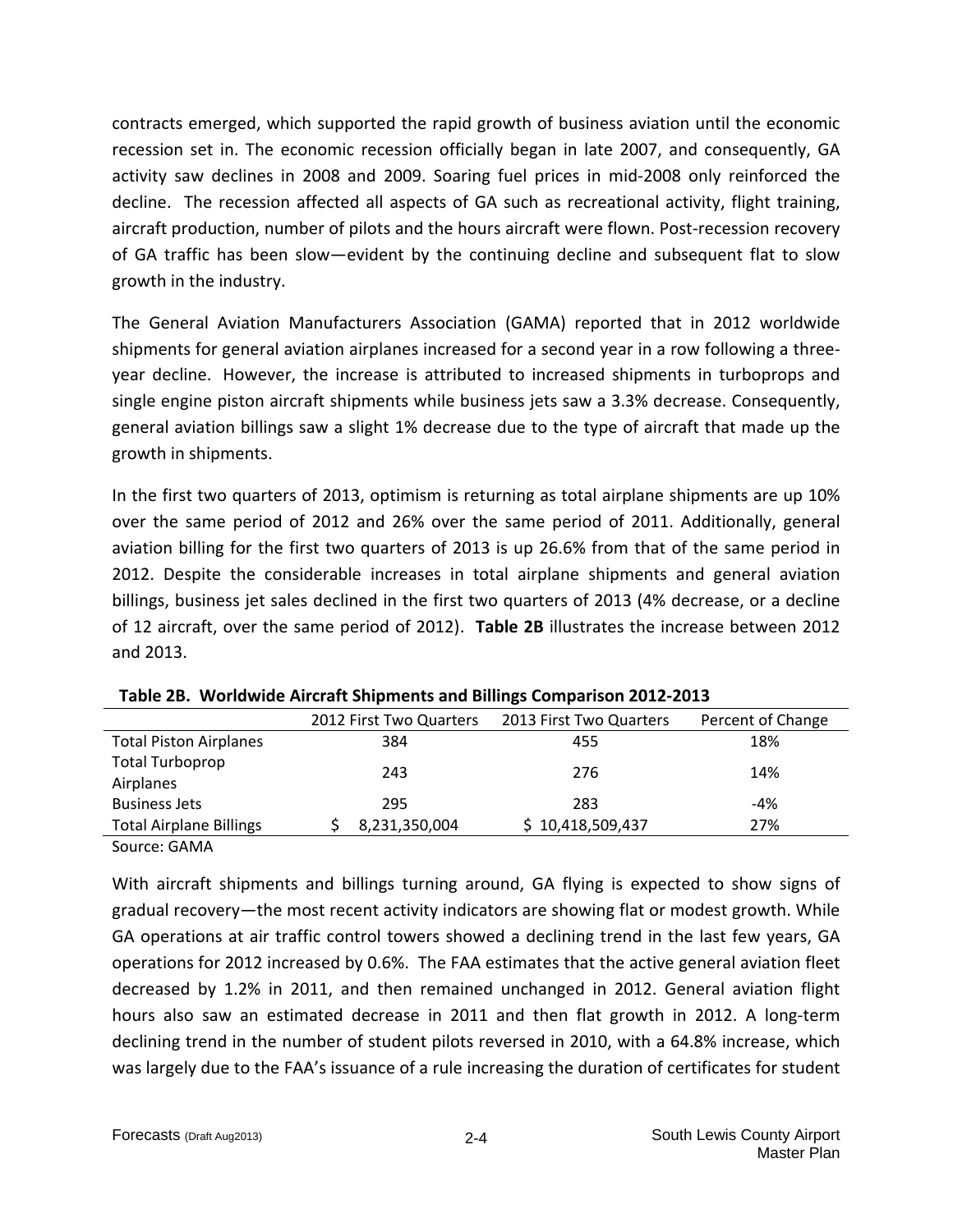pilots under age 40. Two years later, 2012 figures reveal that student pilots increased 1.1% over 2011.

In March 2013, the FAA published its updated forecasts in *FAA Aerospace Forecasts Fiscal Years 2013‐2033*. The FAA suggests that the timing and strength of a recovery in aviation demand remains highly uncertain as the operational environment continues to evolve, but that the long‐ term outlook remains favorable. Business aviation is predicted to show stronger growth than the personal and recreational aviation segments as businesses consider factors such as possible commercial airline flight delays, and safety and security issues. The number of active<sup>2</sup> general aviation and air taxi aircraft is projected to grow 0.5% annually over the next two decades. Annual growth rates vary by type of aircraft and the FAA projects that the more expensive and sophisticated turbine-powered fleet (including helicopters) will grow at an average of 2.8% annually over the next two decades; of that fleet, the turbine jets will see the strongest growth of 3.5% annually. In contrast, the piston‐powered aircraft fleet is projected to decrease at 0.2% annually. The FAA cautions its forecasts depend on many unknown factors. Some of these factors include the national and world economies, U.S. unemployment, price of oil, and national fiscal issues.

As the active aircraft fleet grows, the number of general aviation hours flown is projected to increase at 1.5% per year for the same timeframe (2033) , which is a more conservative growth rate than the 2.2% that the FAA projected just a couple of years ago. FAA annual growth rate projections vary for hours flown, from a declining rate of ‐0.2% for piston aircraft, to a high growth of 4.3% for jet aircraft.

Promising technological developments such as NextGen, coupled with the economic recovery are expected to slow past declines and support positive growth trends. NextGen—short for Next Generation, is a national initiative that is anticipated to modernize aviation. NextGen is already being implemented by airlines and at large air carrier airports. NextGen is transitioning our air traffic management from a ground‐based system to a satellite‐based system—Global Positioning System (GPS). The basic benefits of NextGen are increased airspace capacity (reduced congestion), enhanced safety and economic benefits. The economic benefit could make doing business in GA airport communities more attractive as it will handle a wide range of aircraft types and eliminate the need for costly instrument landing equipment. The Wide Area Augmentation System (WAAS) available for the last decade augments GPS to provide more precise navigational guidance.

 $\overline{a}$ 

 $2$  An active aircraft is one that has a current registration and was flown at least one hour during the calendar year.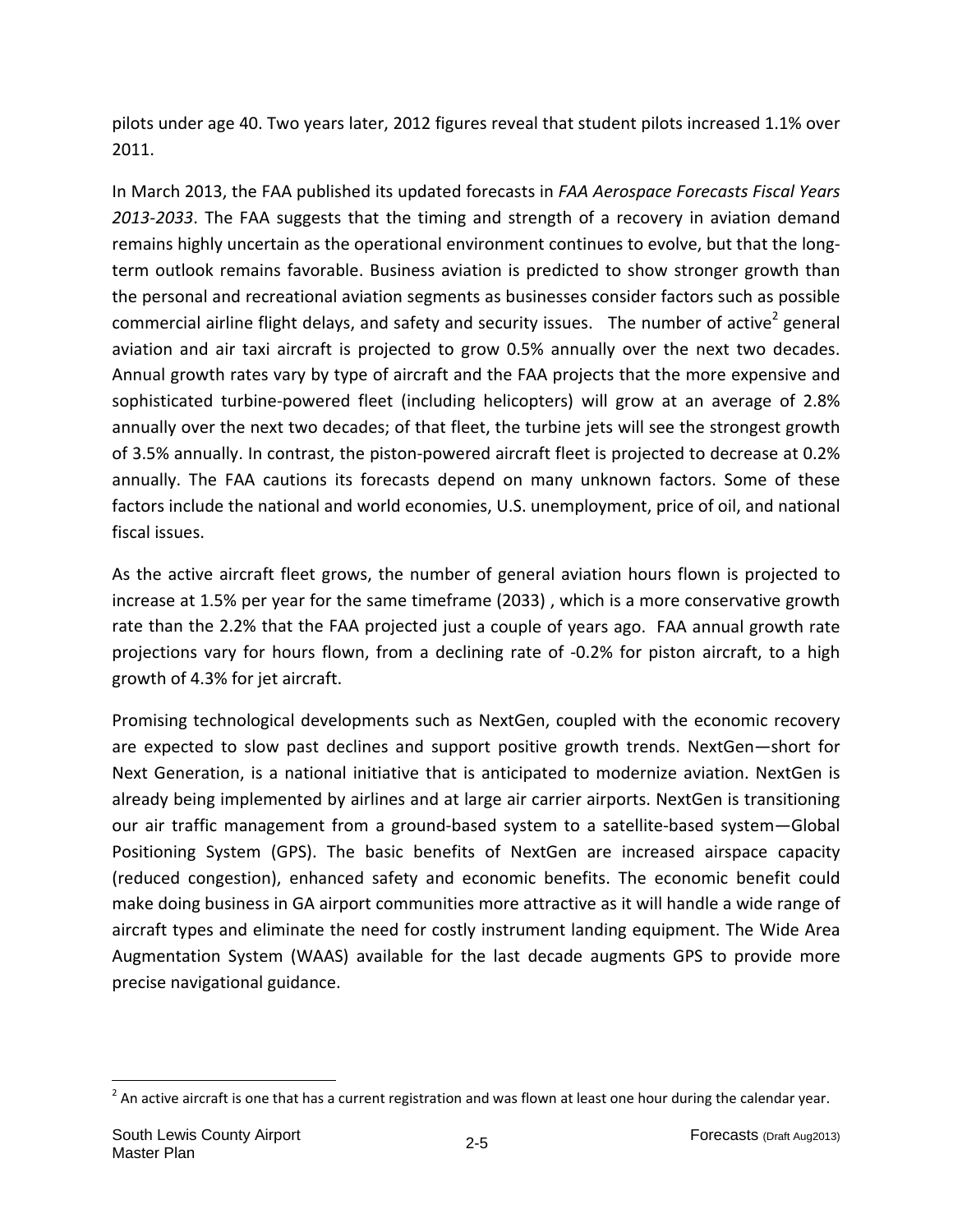#### STATE AND LOCAL AVIATION TRENDS

The primary source for discussion of state and local aviation trends is the Long‐term Air Transportation Study (LATS) published in July 2009, as part of the Washington Aviation System Plan, and local aviation activity information and data. The LATS was conducted from 2006 to 2009, but much of the base year data taken was from 2005. According to the LATS, "In 2007, general aviation activity in the state accounted for an estimated 950,000 hours flown, making Washington the fourth most active state in the nation behind California, Texas, and Florida." There are 138 airports in the state airport system with an estimated 8,100 based aircraft (2005). For comparison, the aircraft registry shows 11,038 aircraft registered in the state of Washington. However, the number of aircraft registered can often differ from based aircraft counts, particularly if many of the aircraft are inactive, stored at private airfields, or spend the majority of time at airports outside the state. In 2005, the South Lewis County Airport accounted for an estimated 0.84% of total based aircraft in the state.

Similar to the FAA's national forecasts, state airport system plans project aviation demand for their state. The LATS, as part of the Washington Aviation System Plan, projected that statewide based aircraft would grow an estimated 1.49% yearly from its estimated total of 8,100 in 2005, to 9,700 by 2015, and 11,800 by 2030. For the same timeframe, GA operations are projected to grow from 3.0 million (2005) to 4.4 million total operations—an estimated 1.60% yearly, which is slightly above the based aircraft growth rate.

Aviation demand projections for the state can also be extracted from the FAA Terminal Area Forecast (TAF). The TAF includes historical data and forecast demand for airports in the federal airport system like South Lewis County Airport. The FAA TAF is projecting an increase in based aircraft in the state of Washington at an average annual growth rate of 0.9%, less aggressive than the 1.49% growth rates that the LATS projected. However, the FAA projections are more recent and considered the economic recession. According to GA operations in the FAA TAF, operations declined in Washington from 2008 to 2011, but the FAA is projecting growth in operations over the next two decades ranging from 0.7% to 0.9%‐‐also more conservative than the 1.6% growth projected in the LATS.

While airports with an Air Traffic Control Tower (ATCT) have easy access to aviation activity data and can monitor changes, airports without an ATCT like South Lewis County must rely on other sources. Fuel sales records can provide a measure in aviation activity, particularly with changes year to year and month to month. The South Lewis County Airport provides 100LL gas, but Jet A is not available. Consequently, all jet traffic must fuel elsewhere so fuel sales cannot provide a gauge for jet traffic. **Exhibit 2B** shows the aviation gasoline (100LL) levels sold at the Airport in the last ten years. As shown, there are several peaks and valleys in the fuel sales.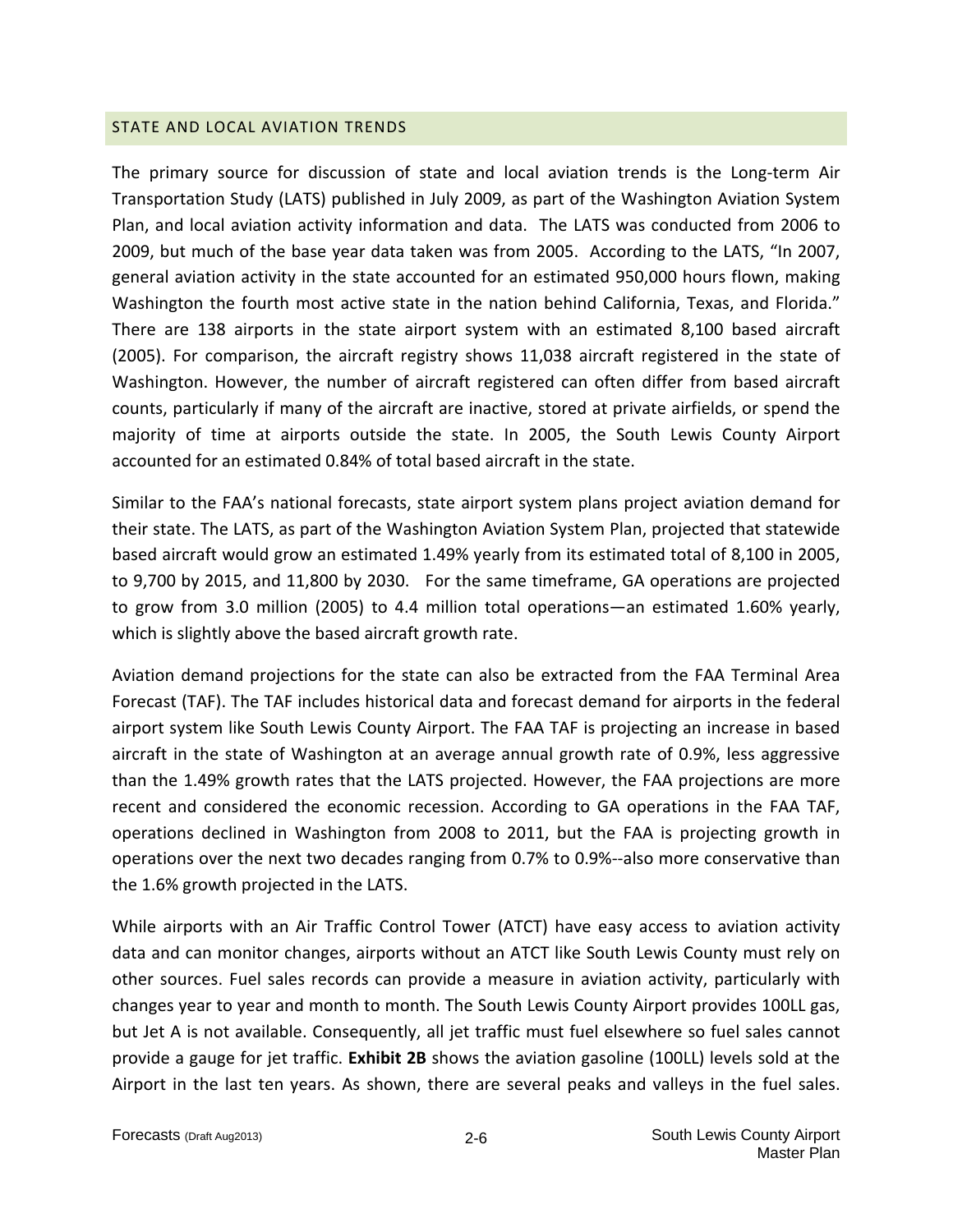However, the last 10 years of fuel sales indicate an average of 10,000 gallons sold annually. Further, the most recent five years of fuel sales—from the beginning of the recession to today's gradual recovery—indicates that fuel sales still average 10,000 gallons.



**Exhibit 2B. Historical Fuel Flowage at South Lewis County Airport (gallons)** 

## SOCIOECONOMIC TRENDS

Airport operations and the number of based aircraft typically respond to the rise and fall of a community's local population and economy. Higher income in an area may also suggest higher levels of aircraft ownership, pilots per capita, and aircraft use—more discretionary income for personal aviation use and increased business use. Consequently, an understanding of the population trends and other socioeconomic characteristics around South Lewis County Airport is useful for forecasting aviation demand.

**Table 2C** shows that over the last 20 years, the populations of Washington and Lewis County have risen. While the state has outpaced growth in Lewis County, the County grew an average of nearly 1.5% annually from 1990 to 2000, and nearly 1.0% annually from 2000 to 2010.

|           | Table 2C. Historical State and County Population |                                    |  |  |  |  |  |
|-----------|--------------------------------------------------|------------------------------------|--|--|--|--|--|
|           | Washington                                       | <b>Lewis County</b>                |  |  |  |  |  |
| 1990      | 4,866,692                                        | 59,358                             |  |  |  |  |  |
| 2000      | 5,894,121                                        | 68,600                             |  |  |  |  |  |
| 2010      | 6,724,540                                        | 75,455                             |  |  |  |  |  |
|           |                                                  | <b>Average Annual Growth Rates</b> |  |  |  |  |  |
| 1990-2000 | 1.93%                                            | 1.46%                              |  |  |  |  |  |
| 2000-2010 | 1.33%                                            | 0.96%                              |  |  |  |  |  |
| 1990-2010 | 1.63%                                            | 1.21%                              |  |  |  |  |  |
|           |                                                  |                                    |  |  |  |  |  |

**Table 2C. Historical State and County Population**

*Source: U.S. Census Bureau*

*Source: Lewis County Records 2003 – 2012. Note: County identified possible data errors in 2006.*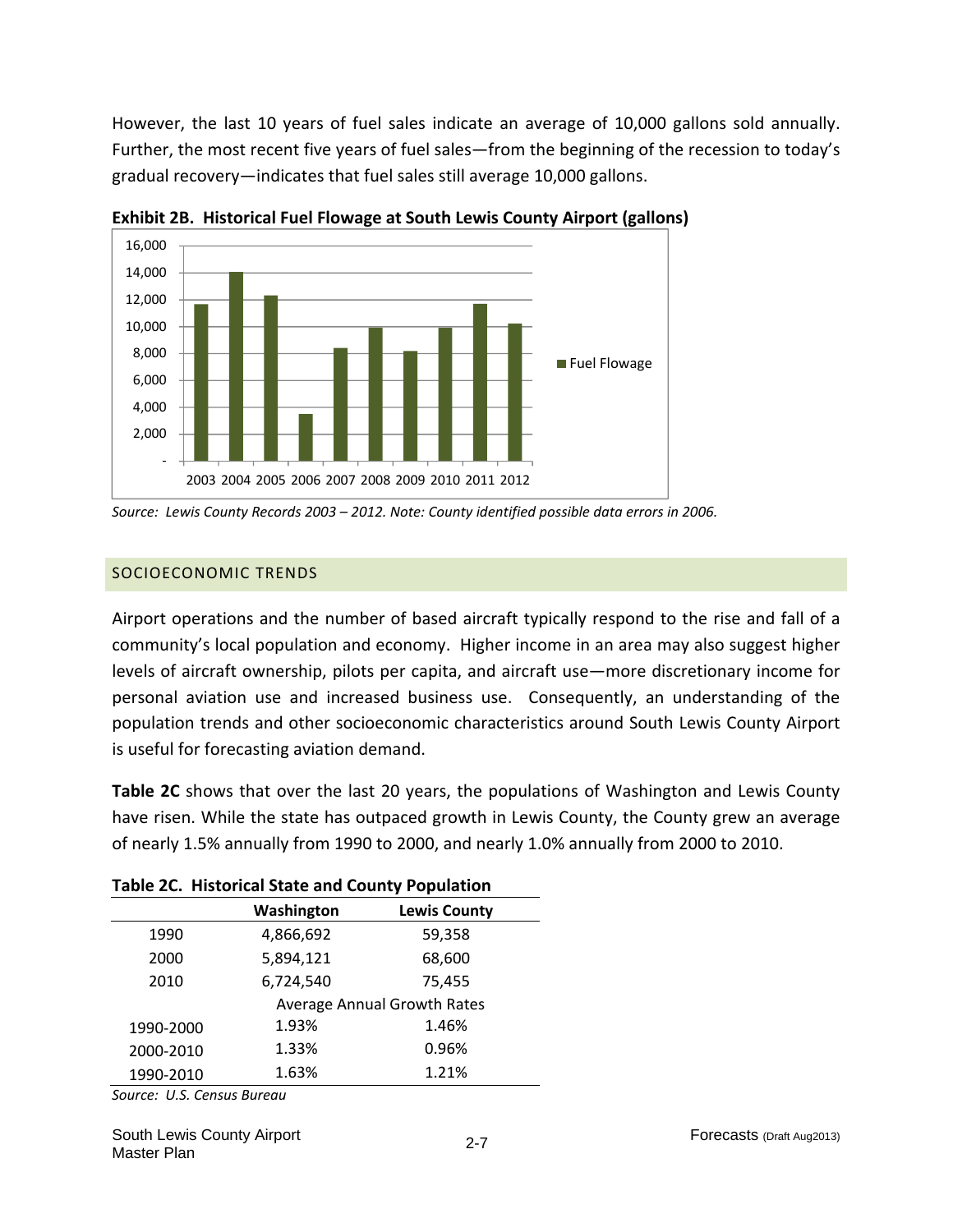Historical income trends for the nation, state and county are presented in **Exhibit 2C.** As illustrated, Washington has been above the national per capita personal income (PCPI) level in recent history, but Lewis County has remained below the national and state PCPI levels.



**Exhibit 2C. Historical U.S., State, and County Per Capita Personal Income**

With the recession just beginning in late 2007, **Exhibit 2D** illustrates the low unemployment rates in 2008, the jump in unemployment in 2009, the continued increase in unemployment in 2010, and the gradual improvement thereafter. Monitoring trends in unemployment is important in assessing recovery in the area surrounding the Airport. Flat or slow aviation growth can result when unemployment remains high.



**Exhibit 2D. Historical U.S., State, and County Unemployment Rates (Percentage)**

As shown, Lewis County's unemployment rate has historically run above the state average.

*Source: U.S. Department of Commerce, Bureau of Economic Analysis 2013 Note: 2012 County Per Capita Personal Income figure not available for 2012*

*Source: U.S. Bureau of Labor Statistics 2013*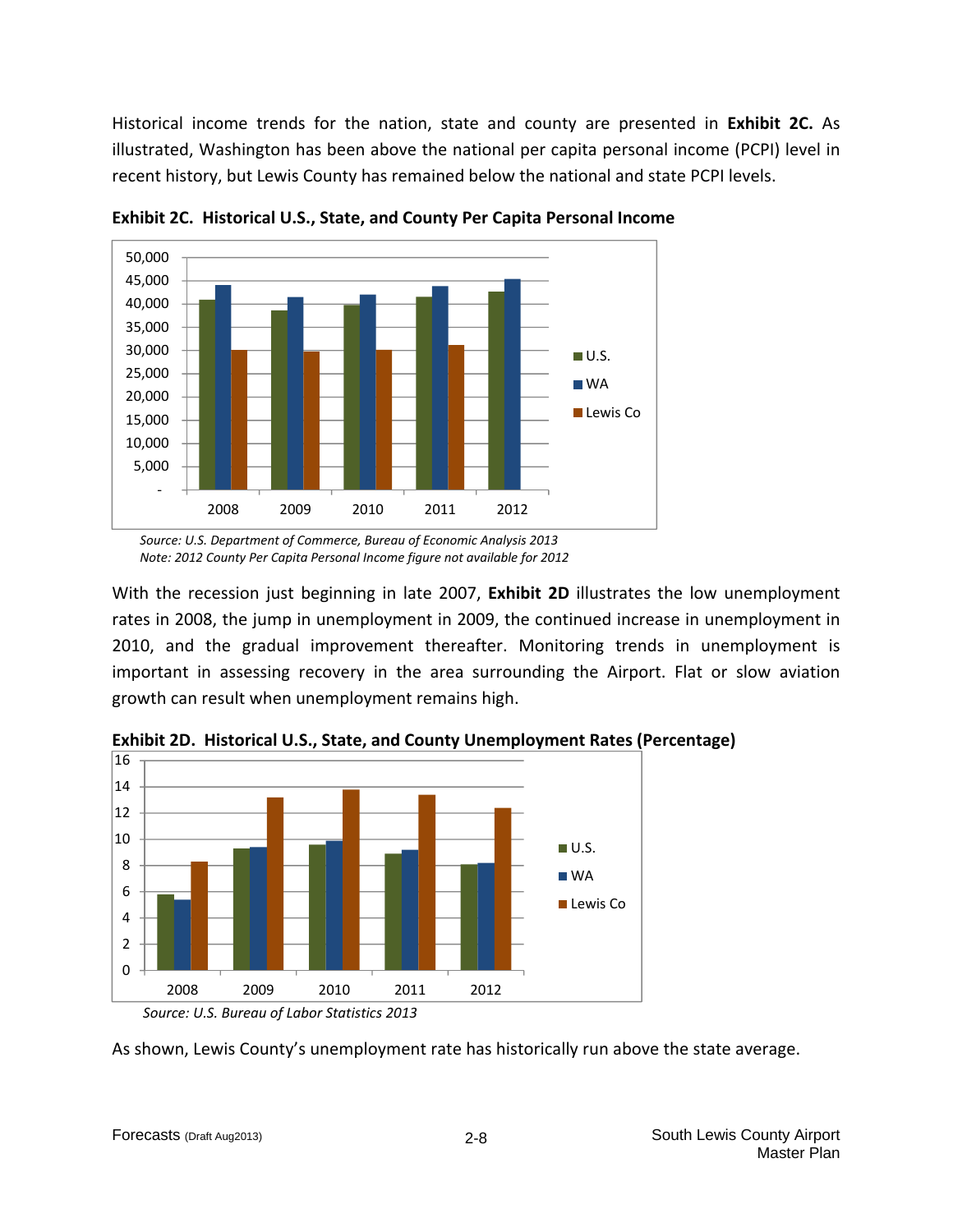As of July 2013, the unemployment rate was  $11.4\%$ <sup>3</sup>, which does indicate continued improvement since 2012's rate was 12.4%.

While Lewis County's economy has declined over the past several decades due to "changes in timber and agriculture, including the closing of several mills, the closure of TransAlta coal mine (one of the county's biggest employers), and the movement of major canning facilities east of the mountains,"<sup>4</sup> the forestry sector still plays a major role in the area's economy  $$ approximately 75% of Lewis County consists of timberland. Agriculture occupies a major sector of the market, though large‐scale agricultural production is disappearing as major food processing plants relocate to less expensive areas outside of Washington.<sup>5</sup> The largest nonagricultural industries in Lewis County are: 1) Other Services; 2) Trade, Transportation and Facilities; and 3) Government (**Exhibit 2E**).



**Exhibit 2E. Nonagricultural Employment by Industry**

*Source: Lewis County Comprehensive Plan, 2010*

While reviewing historical socioeconomic trends provides a measure of the region's economic health in the past, future projections are reviewed to assess support for future aviation growth.

**Table 2D** depicts population projections for the state and county published by the Washington State Office of Financial Management in 2012. As shown, the state and county population is projected to increase at an average annual rate of 0.97% and 0.61%, respectively.

 $\overline{a}$ 

 $3$  Spurr, Kyle. Local Unemployment Increases to 11.4 Percent, The Chronicle, July 25, 2013

Lewis County Comprehensive Plan, December 2010

<sup>5</sup> Lewis County Comprehensive Plan, December 2010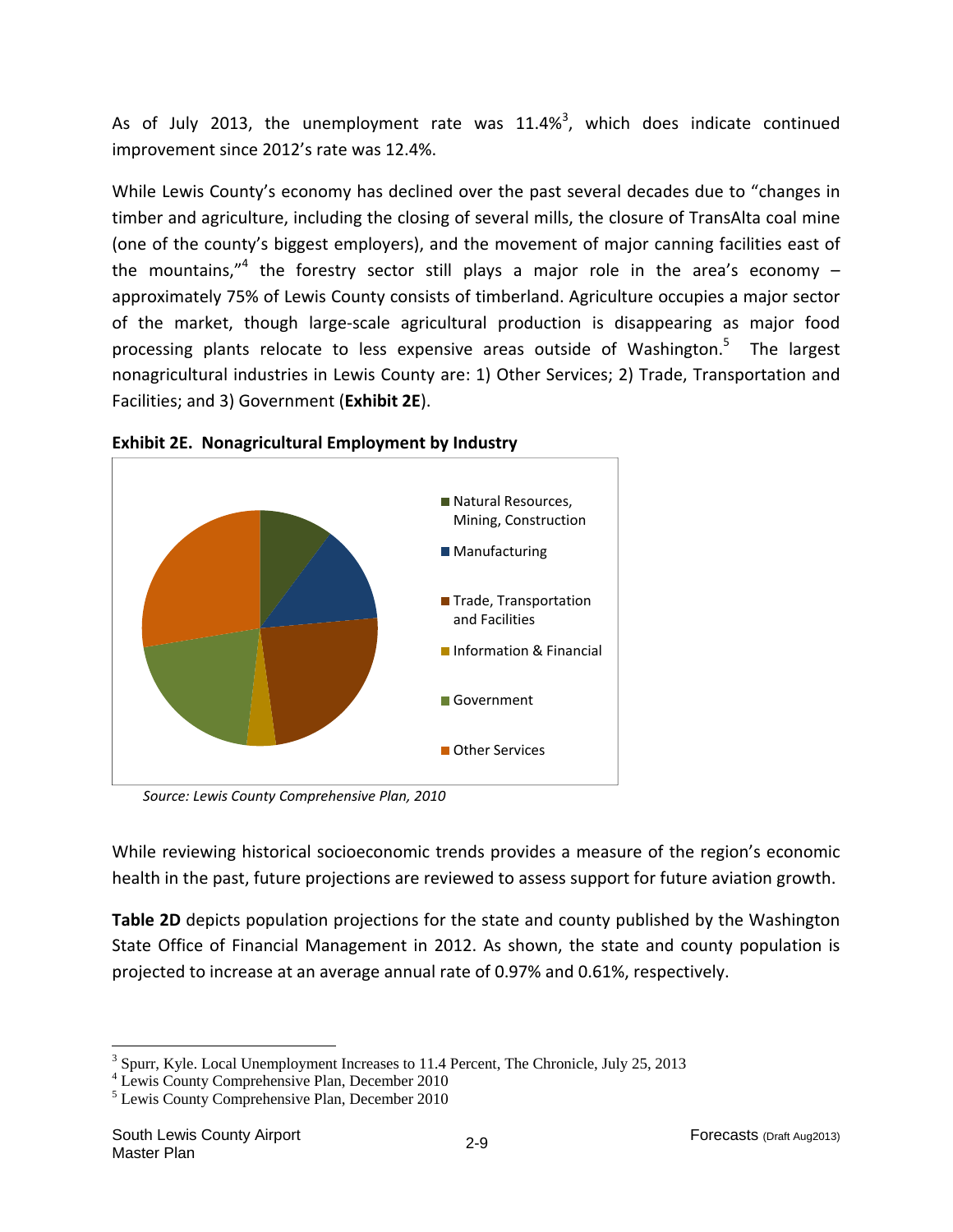In comparison to the growth projections from 2007 (before the recession), the 2012 published projections are lower. In the 2007 report, both Washington and Lewis County annual growth rates were projected to exceed one percent (1.31% and 1.18%, respectively).

|           | Table ZD. Population Projections for State and County |                                    |  |  |  |  |
|-----------|-------------------------------------------------------|------------------------------------|--|--|--|--|
|           | Washington                                            | <b>Lewis County</b>                |  |  |  |  |
| 2010      | 6,724,540                                             | 75,455                             |  |  |  |  |
| 2020      | 7,411,977                                             | 80,385                             |  |  |  |  |
| 2030      | 8,154,193                                             | 85,165                             |  |  |  |  |
|           |                                                       | <b>Average Annual Growth Rates</b> |  |  |  |  |
| 2010-2030 | 0.97%                                                 | 0.61%                              |  |  |  |  |

# **Table 2D. Population Projections for State and County**

*Source: Washington State Office of Financial Management ‐ County Population Projections (2012)* 

### **BASED AIRCRAFT FORECAST**

**Table 2E** lists the FAA records for based aircraft by type from 1990 to 2011; Lewis County provided the 2012 based aircraft count of 47, which is seven aircraft less than the TAF 2011 records due to aircraft sold, relocated, or presently inactive.

The FAA Airport Master Record (Form 5010) reports a total of 48 based aircraft including one jet, which the County stated is no longer at the Airport. The current count of 47 is 63% of the Airport's peak number of based aircraft—reported as 75 before the recession started.

The FAA defines a based aircraft as one that is active—flown at least one hour per year.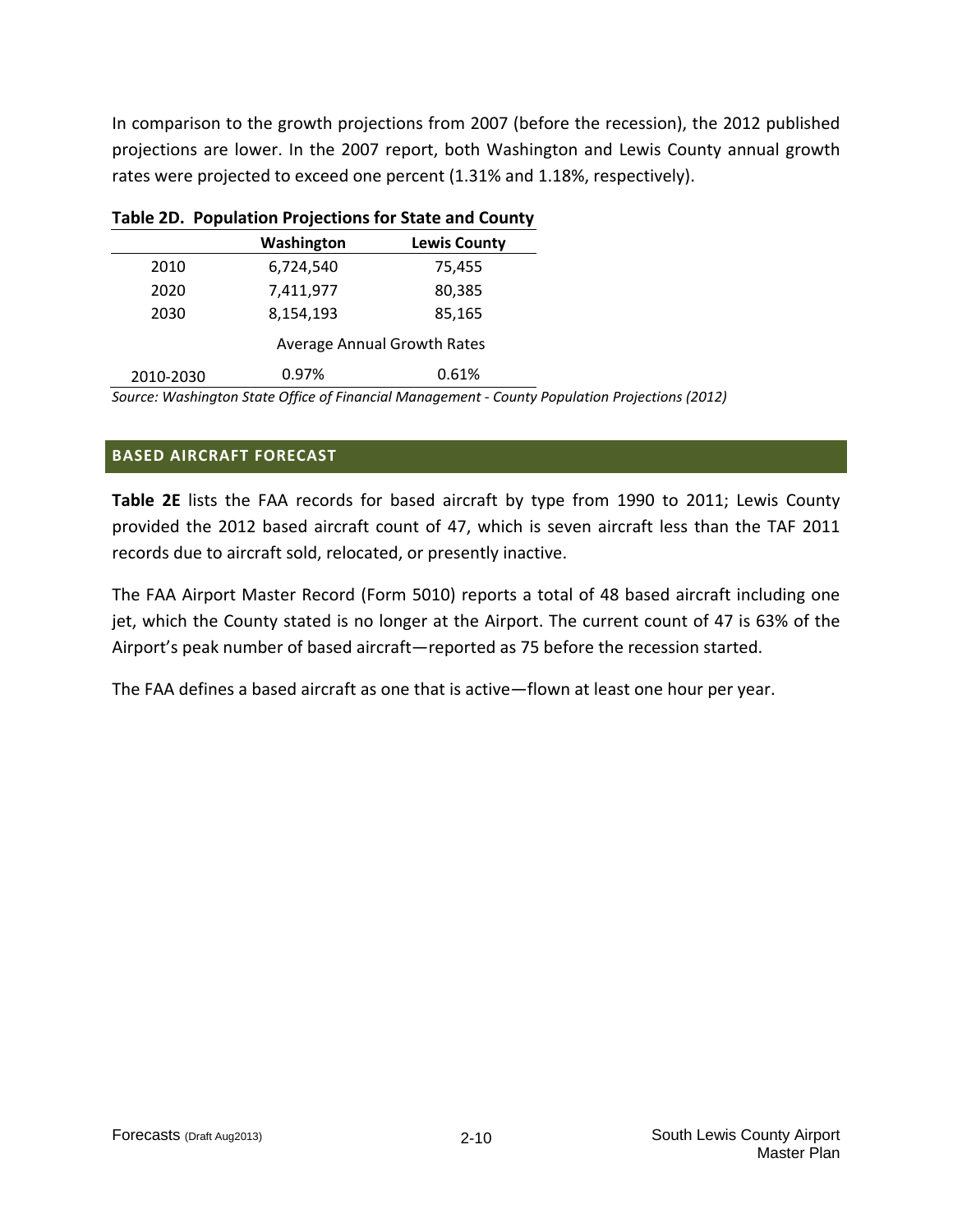| Year  | <b>Single Engine</b> | <b>Multi-Engine</b> | Jet          | Helicopter     | Other            | <b>Total</b>     |
|-------|----------------------|---------------------|--------------|----------------|------------------|------------------|
| 1990  | 30                   | 3                   | $\pmb{0}$    | 0              | $\mathbf{3}$     | 36               |
| 1991  | 30                   | 3                   | 0            | 0              | 3                | 36               |
| 1992  | 36                   | 2                   | 0            | $\pmb{0}$      | $\pmb{0}$        | 38               |
| 1993  | 36                   | 2                   | 0            | 0              | $\boldsymbol{0}$ | 38               |
| 1994  | 36                   | $\overline{2}$      | 0            | $\pmb{0}$      | $\boldsymbol{0}$ | 38               |
| 1995  | 36                   | $\overline{2}$      | 0            | 0              | $\boldsymbol{0}$ | 38               |
| 1996* | $\pmb{0}$            | $\boldsymbol{0}$    | 0            | 0              | 0                | $\boldsymbol{0}$ |
| 1997  | 36                   | $\overline{2}$      | 0            | $\pmb{0}$      | $\boldsymbol{0}$ | 38               |
| 1998  | 36                   | 2                   | 0            | $\pmb{0}$      | $\boldsymbol{0}$ | 38               |
| 1999  | 56                   | 4                   | 0            | 0              | 4                | 64               |
| 2000  | 56                   | 4                   | 0            | $\mathbf 0$    | 4                | 64               |
| 2001  | 65                   | 3                   | $\Omega$     | $\mathbf 0$    | 4                | 72               |
| 2002  | 65                   | 3                   | 0            | $\mathbf 0$    | 4                | 72               |
| 2003  | 65                   | 3                   | 0            | 0              | $\overline{4}$   | 72               |
| 2004  | 63                   | 3                   | 0            | 0              | 4                | 70               |
| 2005  | 63                   | 3                   | 0            | $\pmb{0}$      | 4                | 70               |
| 2006  | 66                   | $\overline{2}$      | 1            | 3              | 3                | 75               |
| 2007  | 66                   | 2                   | 1            | 3              | 3                | 75               |
| 2008  | 45                   | 6                   | 1            | $\overline{2}$ | 3                | 57               |
| 2009  | 45                   | 6                   | 1            | $\overline{2}$ | 3                | 57               |
| 2010  | 45                   | 6                   | $\mathbf{1}$ | $\overline{2}$ | 0                | 54               |
| 2011  | 45                   | 6                   | $\mathbf{1}$ | $\overline{2}$ | $\boldsymbol{0}$ | 54               |
| 2012  | 36                   | 6                   | 0            | $\overline{2}$ | 3                | 47               |

**Table 2E. Historical Based Aircraft at South Lewis County Airport**

Source: FAA Terminal Area Forecast (TAF), dated 2012, for TDO historical figures 1990-2011; Lewis County *provided estimated figures for 2012. \*No figures reported for 1996 in TAF.*

Using 47 as the existing based aircraft count, various forecasting models are applied. **Exhibit 2F** graphically illustrates the recent historical numbers of based aircraft, along with the projected aircraft at the Airport from 2013 to 2032.

The preferred forecast is the population growth model—descriptions of the forecasting models follow Exhibit 2F.

It is important to note that based aircraft forecasts and the subsequent operations forecast are based on an alignment with GA trends nationally and regionally and in consideration of area socioeconomic conditions. The forecasts also assume that other airports in the region will remain open and continue serving their current market. If a GA airport in the region closes or its facilities/services are reduced, demand is displaced to other airports, which affects the based aircraft and operations at those airports.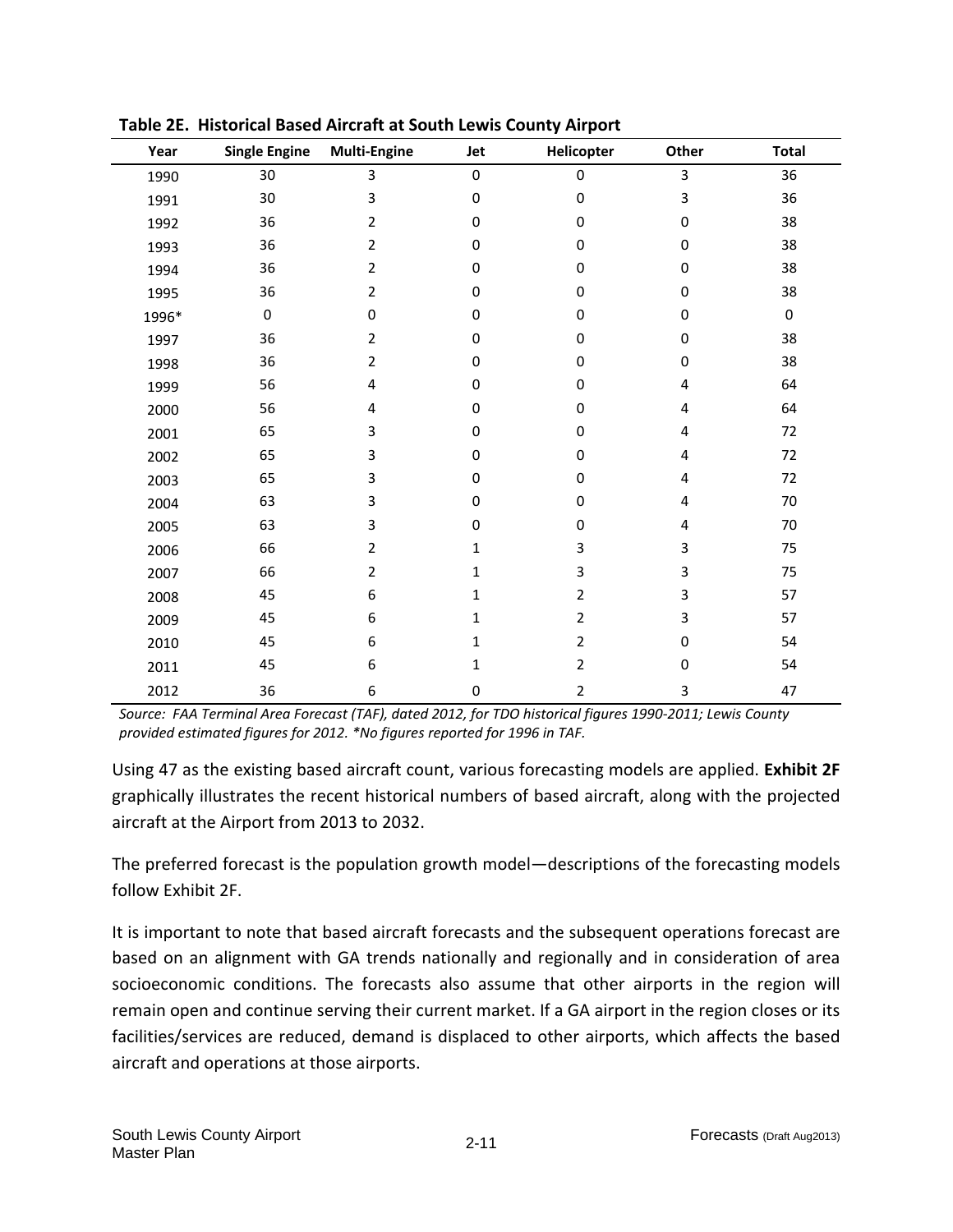

**Exhibit 2F. Based Aircraft Forecast Comparison**

### LONG TERM AIR TRANSPORTATION STUDY (LATS) REGIONAL GROWTH

2007 2012 2017 2022 2027 2032

In the LATS published in 2009, the projected based aircraft for the Southwest Regional Transportation Organization (RTPO)—which includes South Lewis County Airport—would grow at an average annual rate of 1.09% annually from 2005 to 2030 (327 aircraft to 429 within the regional planning area, which is a reduction in the region's total market share of the state‐ dropping from 4.0% market share in 2005 to 3.6% market share in 2030). While the based aircraft count was higher at the time, the existing 47 aircraft count is used for this model. As a result, the based aircraft count by 2032 is projected to reach 58 or an increase of 11 aircraft the second highest growth of the models presented above. It is recognized that the 2009 Plan used 2005 figures and based on conditions and trends before the numerous economic and aviation industry changes that occurred in recent years.

### LONG TERM AIR TRANSPORTATION STUDY (LATS) MARKET SHARE

The latest airport system plan projected statewide based aircraft to grow at an average annual rate of 1.49%. This model assumes that the South Lewis County Airport will maintain its current market share of the state based aircraft count over the 20-year planning period so the 1.49%

 $\Omega$ 

Rate (Preferred Forecast)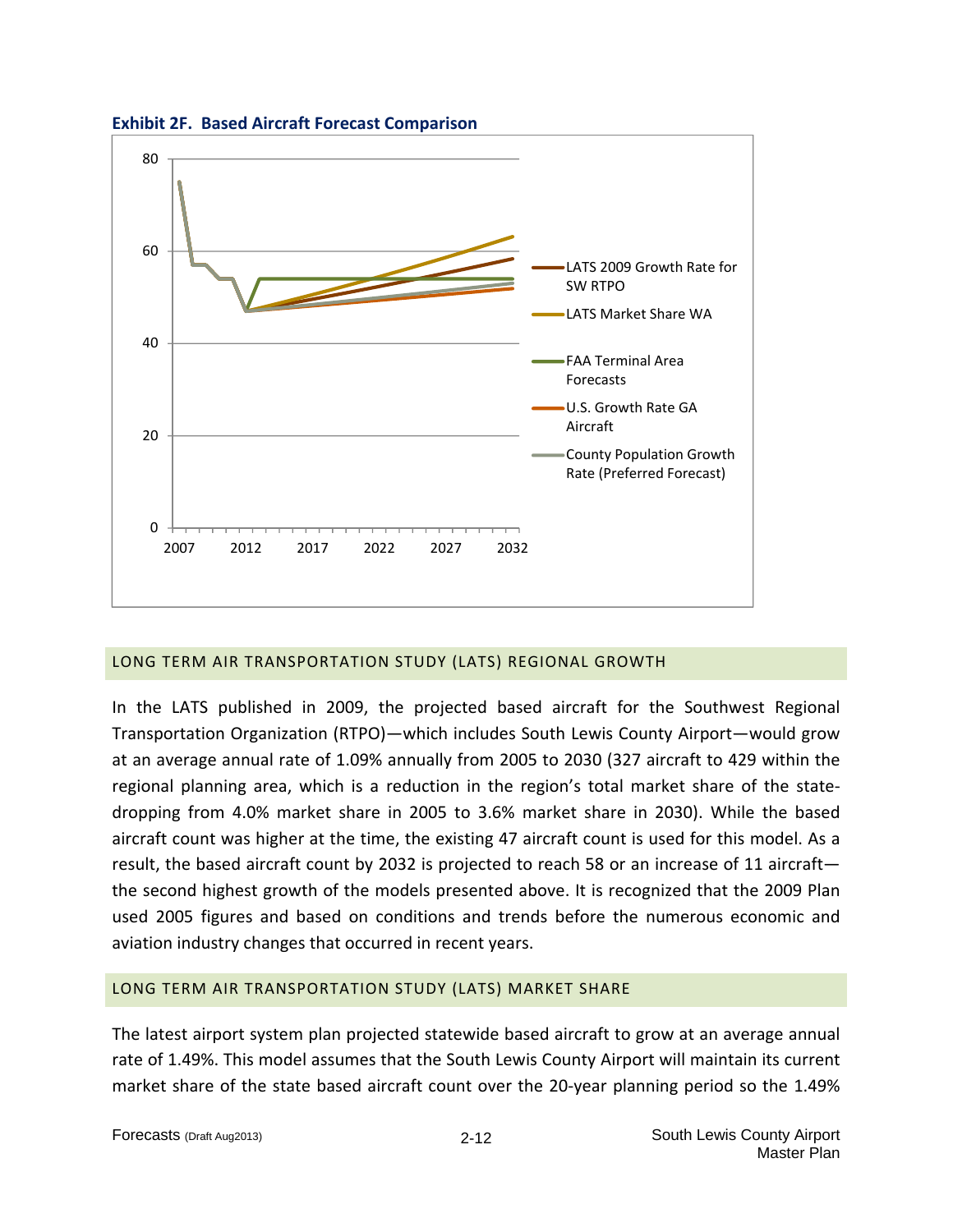growth rate is applied producing a forecast of 63 based aircraft for the 20‐year planning period, which is the highest growth of the forecast models.

### TERMINAL AREA FORECAST (TAF)

The FAA's most recent forecast for the South Lewis County Airport, published in March 2013, used the 2011 based aircraft figure of 54 as the baseline and projected no growth for the Airport over the next 20 years. Consequently, the forecast in the TAF indicates the Airport will remain at 54 based aircraft by 2032. However, if this zero growth were applied to the Airport's present based aircraft count, then the Airport would show 47 based aircraft for the entire 20‐ year planning period.

### U.S. GROWTH RATE FOR GA AIRCRAFT

As described earlier in the National Aviation Trends section, the FAA is forecasting an average growth rate of 0.5% annually for active GA aircraft nationally. This forecast model applies this U.S. growth rate to the South Lewis County Airport's based aircraft. While this model results in the smallest increase in based aircraft of the growth models—increasing from 47 to 52 by 2032, this growth rate is derived from the FAA's most current forecasts for GA released in March 2013.

### POPULATION GROWTH RATE (PREFERRED)

The preferred forecast follows the Lewis County population growth rate of 0.61%, which is below the Washington state anticipated growth rate of 0.97%. Projected population growth rates were also reviewed for the eight counties adjacent to Lewis County. The average annual growth rate for these eight counties ranged from ‐0.27% for Wahkiakum County to 0.99% for Pierce County. The average of all eight combined is 0.56%, which is below the projected 0.61% for Lewis County. Considering the FAA and aviation industry projections published more recently are more conservative than projections a couple of years ago, a growth rate of 0.61% is well-aligned with trends and industry expectations for an airport of similar characteristics and serving a community service role in the state airport system. This preferred forecast model results in a based aircraft total of 53 by 2032, which is an increase of six aircraft over 2012. This translates to an average of one additional based aircraft every three years. In comparison, the 53 based aircraft forecast still remains below the 57 reported in 2008 when the economic recession began. Consequently, this forecast model projects that the Airport's recovery to historical highs will be slow and likely not return to peak levels in the 20-year planning period. It is important to note that while projected growth is conservative—aligning well with the most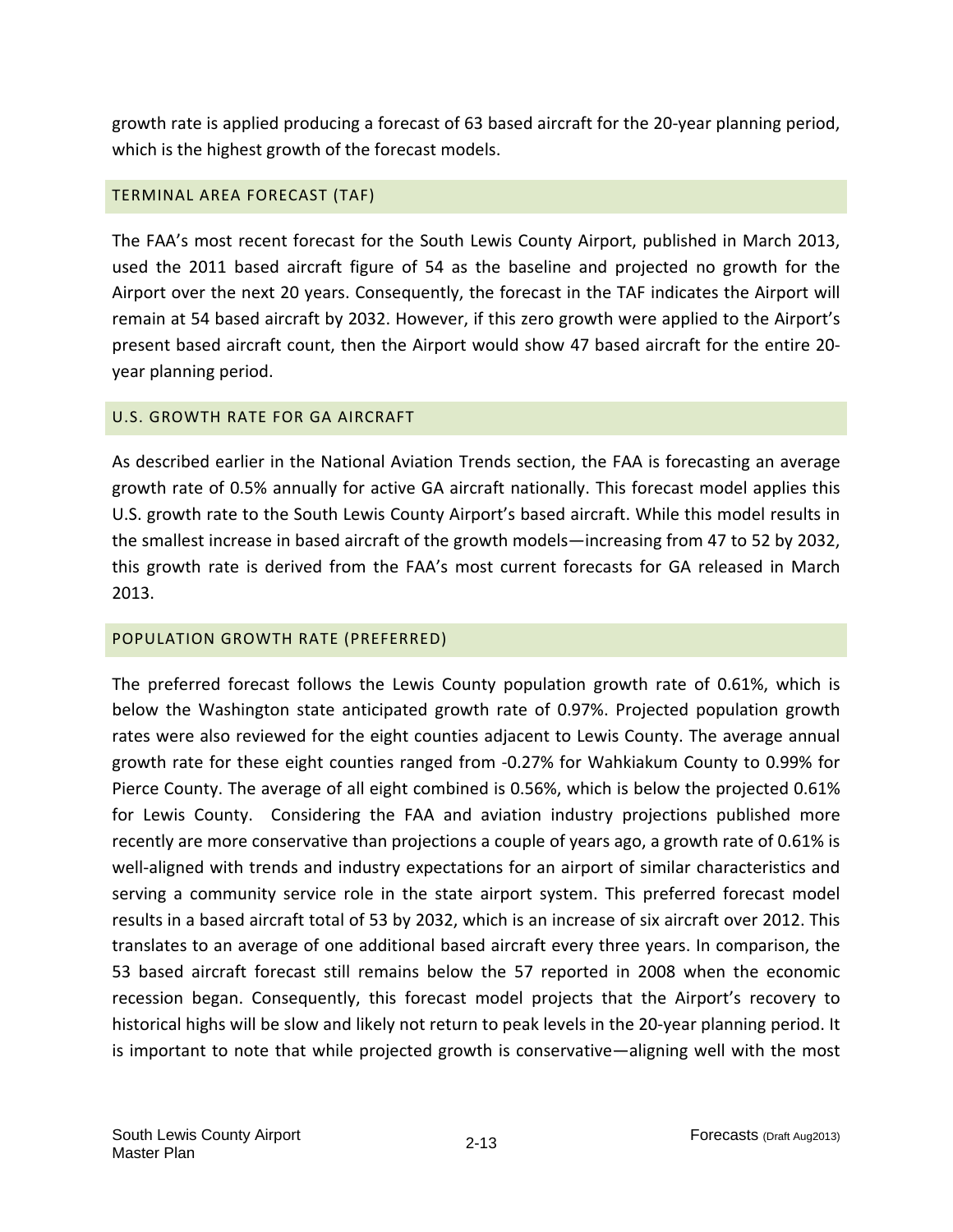recent FAA projections—development alternatives presented in a later chapter should consider demand above or below the 20‐year projections.

**Table 2F** lists the fleet mix projected for the based aircraft in the next 5‐, 10‐, and 20‐year timeframes.

| Year | <b>Single</b><br><b>Engine</b> | Multi-<br>engine | Jet | Helicopter     | Other | <b>Total</b> |  |  |
|------|--------------------------------|------------------|-----|----------------|-------|--------------|--|--|
| 2012 | 36                             | 6                | 0   | 2              | 3     | 47           |  |  |
| 2017 | 37                             | 6                | 0   | $\overline{2}$ | 3     | 48           |  |  |
| 2022 | 38                             | 6                | 0   | $\overline{2}$ | 4     | 50           |  |  |
| 2032 | 38                             | 6                | 1   | 3              | 5     | 53           |  |  |
|      | <b>Fleet Mix</b>               |                  |     |                |       |              |  |  |
| 2012 | 77%                            | 13%              | 0%  | 4%             | 6%    | 100%         |  |  |
| 2017 | 77%                            | 13%              | 0%  | 4%             | 6%    | 100%         |  |  |
| 2022 | 76%                            | 12%              | 1%  | 4%             | 7%    | 100%         |  |  |
| 2032 | 74%                            | 11%              | 1%  | 5%             | 9%    | 100%         |  |  |
|      |                                |                  |     |                |       |              |  |  |

**Table 2F. Based Aircraft and Fleet Mix Forecast for South Lewis County Airport**

Note: Based aircraft figures and percentages are rounded. One percent of fleet mix for jet produces less than one *jet aircraft, but rounded up in long‐term as percentage increases.* 

### **AIRCRAFT OPERATIONS FORECAST**

This section starts with a review of historical aircraft operations derived from the FAA TAF records, which breaks down airport operations into air carrier, air taxi, GA, and military; these are further categorized as itinerant or local. According to these records, operations at the South Lewis County Airport include itinerant GA, itinerant military, and local GA. While it is anticipated that the Airport has had a few air taxi operations, these have likely been counted as itinerant GA. IFR records for the last four years show an insignificant number of air taxi operations with a total of six flights (12 operations) in the last four years.

**Table 2G** shows the history of itinerant and local operations from 1990 to 2011 according to the FAA TAF; estimated 2012 operations are from the County to provide a more accurate and updated estimate of existing activity. Itinerant refers to operations departing for or arriving from another destination while local operations include touch-and-go, training and other operations that stay near the airport.

As shown in the table, FAA records indicate military operations remained the same for 20 years. In contrast, GA operations increased every few years with no declines shown where declines actually occurred nationwide—indicating unrealistic historical figures. For example, the economic downturn created significant declines in nationwide GA activity for a few years beginning in 2008 with a gradual recovery in the last year or two for many GA airports. From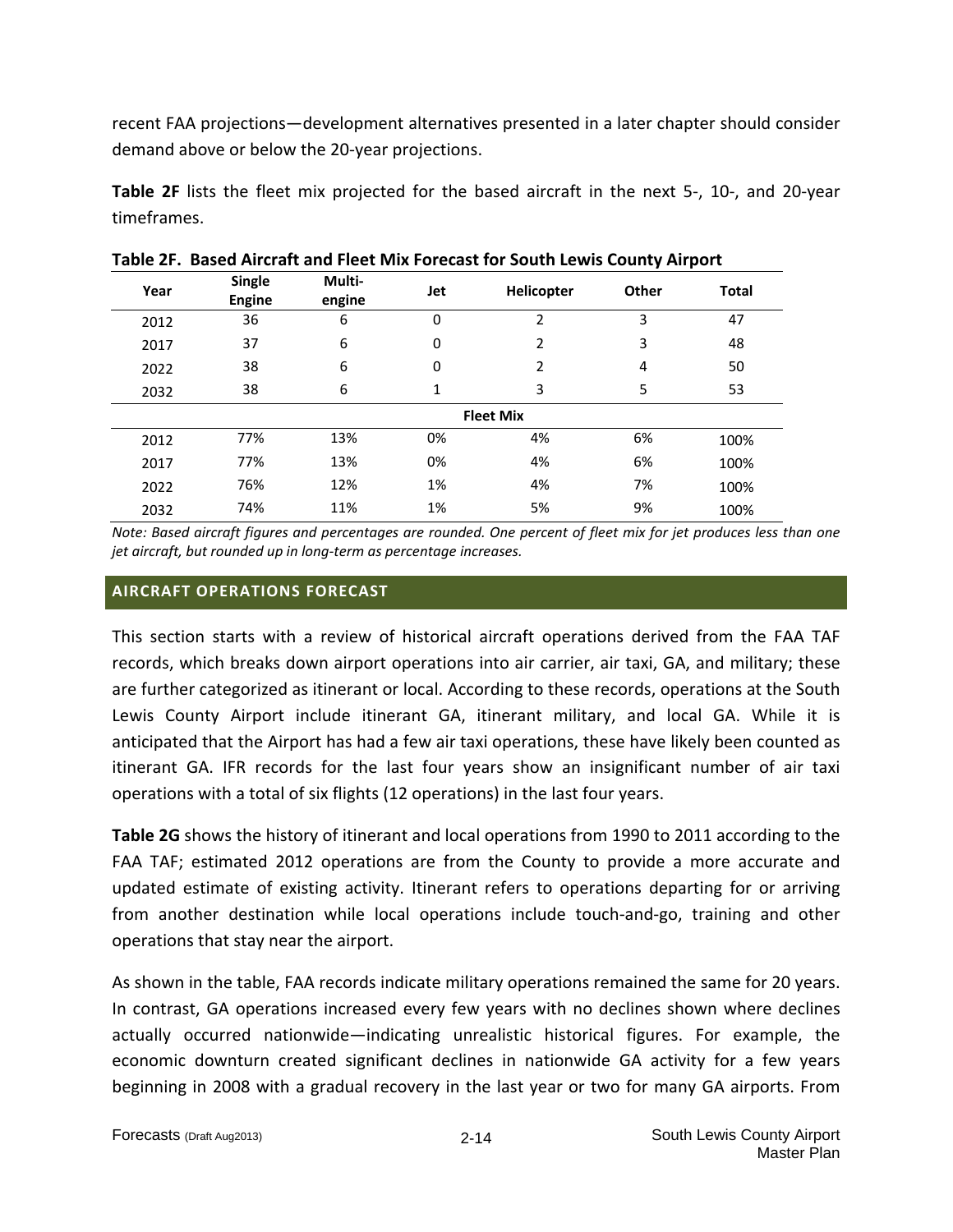the lack of change from year to year at South Lewis County, it is assumed that Airport Master Record and FAA TAF updates assumed no changes in operations. Lack of real knowledge about the aircraft operations at an airport that lacks a control tower and is unattended is not unusual. Consequently, the fuel records presented earlier in Exhibit 2B are the best alternative for reviewing possible operational changes at South Lewis County Airport in the past.

|      | <b>Itinerant Operations</b> |        |          |                    |       | <b>Local Operations</b> |                |                            |
|------|-----------------------------|--------|----------|--------------------|-------|-------------------------|----------------|----------------------------|
| Year | Air<br>Carrier/Air<br>Taxi  | GA     | Military | Itinerant<br>Total | GA    | Military                | Local<br>Total | <b>TOTAL</b><br>Operations |
| 1990 | 0                           | 17,000 | 1200     | 18,200             | 5,500 | 0                       | 5,500          | 23,700                     |
| 1991 | 0                           | 17,000 | 1200     | 18,200             | 5,500 | 0                       | 5,500          | 23,700                     |
| 1992 | $\pmb{0}$                   | 17,850 | 1260     | 19,110             | 5,775 | 0                       | 5,775          | 24,885                     |
| 1993 | $\pmb{0}$                   | 17,850 | 1260     | 19,110             | 5,775 | $\boldsymbol{0}$        | 5,775          | 24,885                     |
| 1994 | 0                           | 17,850 | 1260     | 19,110             | 5,775 | 0                       | 5,775          | 24,885                     |
| 1995 | 0                           | 17,850 | 1260     | 19,110             | 5,775 | 0                       | 5,775          | 24,885                     |
| 1996 | 0                           | 17,850 | 1260     | 19,110             | 5,775 | $\boldsymbol{0}$        | 5,775          | 24,885                     |
| 1997 | 0                           | 17,850 | 1260     | 19,110             | 5,775 | 0                       | 5,775          | 24,885                     |
| 1998 | 0                           | 17,850 | 1260     | 19,110             | 5,775 | 0                       | 5,775          | 24,885                     |
| 1999 | $\pmb{0}$                   | 23,850 | 1260     | 25,110             | 5,775 | $\boldsymbol{0}$        | 5,775          | 30,885                     |
| 2000 | 0                           | 23,850 | 1260     | 25,110             | 5,775 | 0                       | 5,775          | 30,885                     |
| 2001 | 0                           | 23,850 | 1260     | 25,110             | 6,353 | 0                       | 6,353          | 31,463                     |
| 2002 | $\pmb{0}$                   | 23,850 | 1,260    | 25,110             | 6,353 | $\boldsymbol{0}$        | 6,353          | 31,463                     |
| 2003 | $\boldsymbol{0}$            | 23,850 | 1260     | 25,110             | 6,353 | 0                       | 6,353          | 31,463                     |
| 2004 | 0                           | 23,850 | 1260     | 25,110             | 6,353 | 0                       | 6,353          | 31,463                     |
| 2005 | $\boldsymbol{0}$            | 23,850 | 1,260    | 25,110             | 6,353 | 0                       | 6,353          | 31,463                     |
| 2006 | $\pmb{0}$                   | 27,250 | 1,260    | 28,510             | 7,853 | $\boldsymbol{0}$        | 7,853          | 36,363                     |
| 2007 | $\boldsymbol{0}$            | 27,250 | 1,260    | 28,510             | 7,853 | 0                       | 7,853          | 36,363                     |
| 2008 | 0                           | 27,250 | 1260     | 28,510             | 7,853 | 0                       | 7,853          | 36,363                     |
| 2009 | $\pmb{0}$                   | 27,250 | 1260     | 28,510             | 7,853 | 0                       | 7,853          | 36,363                     |
| 2010 | 0                           | 27,250 | 1260     | 28,510             | 7,853 | 0                       | 7,853          | 36,363                     |
| 2011 | 0                           | 27,250 | 1260     | 28,510             | 7,853 | 0                       | 7,853          | 36,363                     |
| 2012 | 0                           | 11,165 | 720      | 11,885             | 4,380 | 0                       | 4,380          | 16,265                     |

**Table 2G. Historical Aircraft Operations at South Lewis County Airport**

Source: Federal Aviation Administration Terminal Area Forecast used for 1990-2011 figures. Lewis County provided *2012 operations estimate (in bold).*

For this master plan, forecasting is limited to GA operations. Future military aircraft operations are difficult to predict, and the FAA typically projects no growth or decline in military aircraft operations in its annual Terminal Area Forecasts and national aerospace forecast. For the South Lewis County Airport, the FAA TAF projects a total of 1,260 military operations in 2013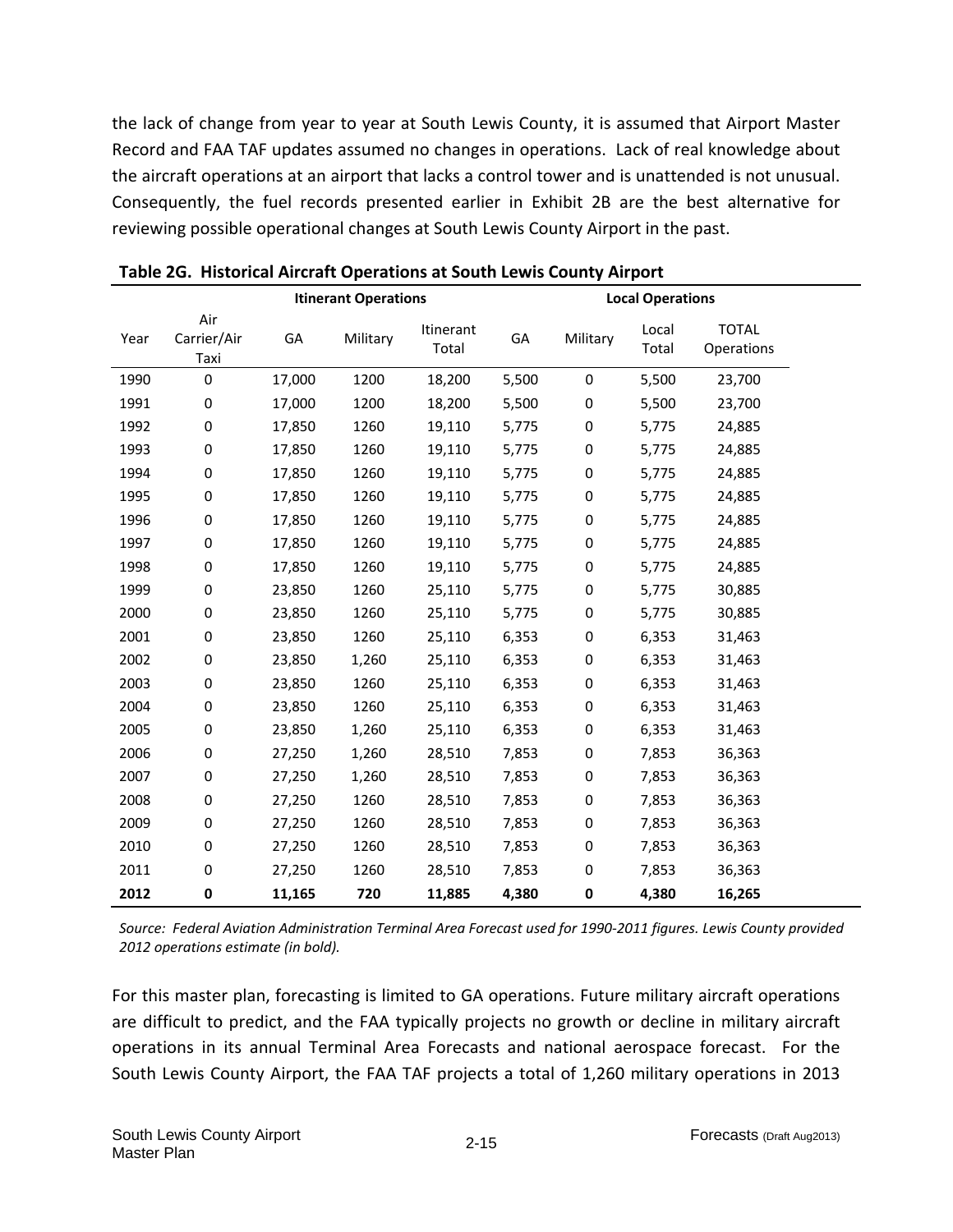with no change through the planning period. Lewis County provided a more accurate estimate of annual military operations totaling 720 as presented above in Table 2G.

The aircraft operations forecast section includes total annual operations, local vs. itinerant operations, operational fleet mix, critical aircraft, and airport reference code.

There are various methods for forecasting aircraft operations at GA airports, but some methods such as regression analyses and trend line are often discarded due to unreliable historical information. For this planning study, the operations forecast considered projected growth rates in other relevant forecasts and market share. **Exhibit 2G** compares the forecasting models for operations with a discussion that follows.





## LONG TERM AIR TRANSPORTATION STUDY (LATS) REGIONAL GROWTH

In the 2009 LATS, the Southwest Regional Transportation Organization (RTPO)—which includes South Lewis County Airport—projected that GA operations in the region would grow at an average annual rate of 1.21% (higher than the projected 1.09% for based aircraft in the region). In 2005, GA operations in the region were estimated at nearly 117,000 and projected to grow to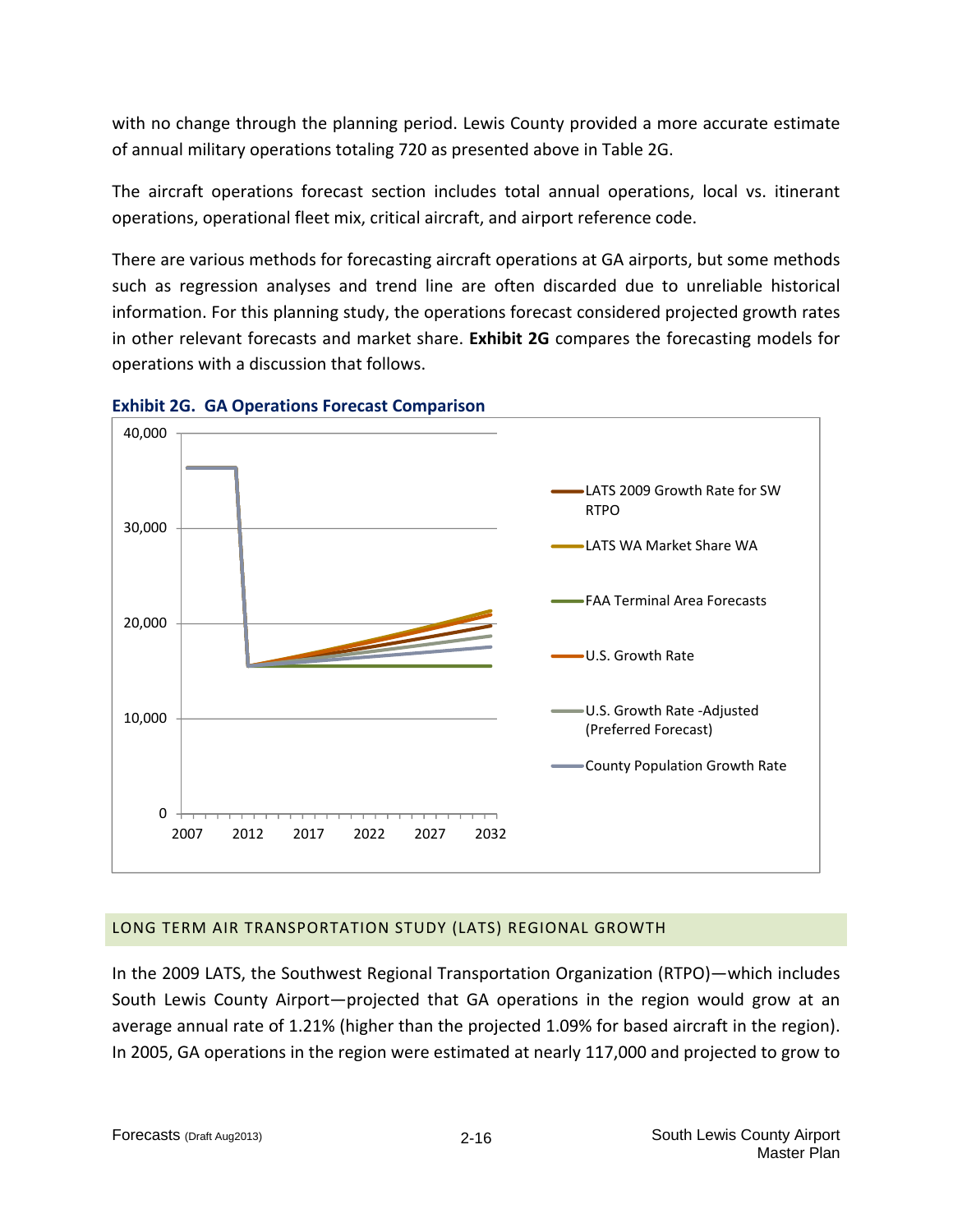over 157,000 by 2030. In 2005, South Lewis County Airport GA operations were reported at nearly 30,203.

Like based aircraft, the LATS projected the SW region's market share declining from 3.9% to 3.4% of total GA operations in the state. This projected decrease in market share is primarily attributed to higher growth projected in the Puget Sound Region, which will increase market share for that part of the state.

Applying the RTPO 1.21% average annual growth rate to the Airport's current estimated GA operations results in an additional 4,200 GA operations annually, or a total of 19,772 GA operations (57 GA operations daily).

## LONG TERM AIR TRANSPORTATION STUDY (LATS) MARKET SHARE WA

This forecasting model assumes that the South Lewis County Airport will maintain its existing GA market share in the state. This translates to an estimated 21,353 total annual GA operations by 2032, or an average annual growth rate of 1.60%.

### FAA TERMINAL AREA FORECAST (TAF)

The FAA TAF projects zero growth for the South Lewis County Airport. However, the TAF figures have remained unchanged for several years showing a total of 36,363 annual operations, which consists of 35,103 GA operations plus military operations (1,260). With projected zero growth, the TAF shows the Airport at this same level through 2032. Since Lewis County indicated that a more realistic estimate of current annual operations is 16,265, with 15,545 attributed to GA, this updated GA figure is used for this model. Consequently, this model projects GA operations to remain at 15,545 throughout the 20‐year planning period.

## U.S. GROWTH RATE FOR GA HOURS FLOWN

This forecasting model applies the FAA projected growth rate of 1.5% annually for general aviation hours to the Airport's existing GA operations. However, as mentioned earlier, the 1.5% is an average among the GA aircraft fleet with piston hours flown expected to decrease initially and then rebound while jet hours are projected to grow substantially (4.3% annually). LSA hours are expected to grow at 3.3% annually. Applying the 1.5% growth rate results in 20,937 GA operations annually by 2032, or an increase of 5,392 (nearly 15 more GA operations daily).

### POPULATION GROWTH

Population for Lewis County Airport is projected to increase at 0.61% annually. This model applies the 0.61% growth rate, resulting in a total of 17,556 GA operations by the end of the 20‐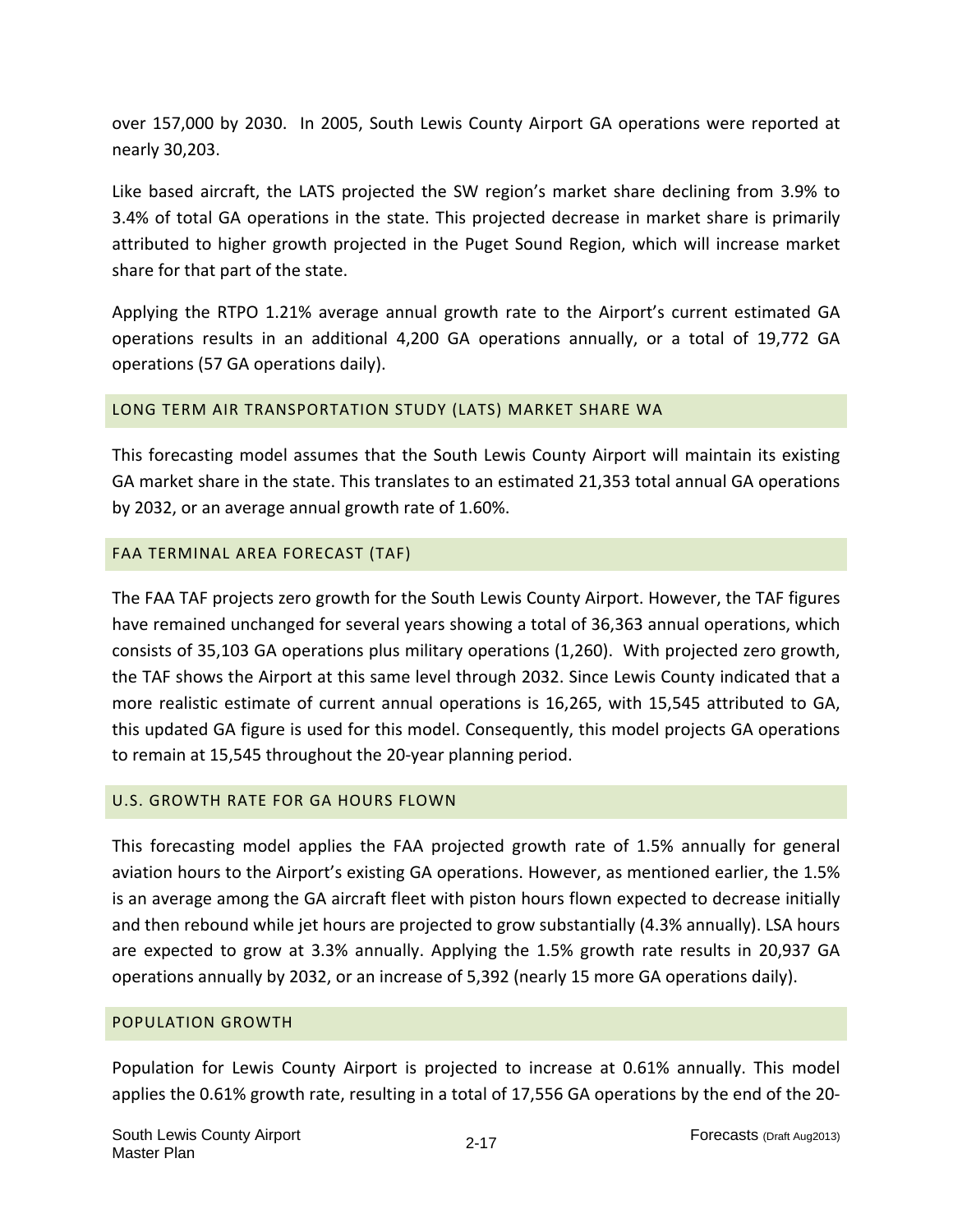year planning period. This growth rate is the most conservative of the growth models, outside of the no growth scenario from the FAA TAF. However, it falls below what is projected for GA activity regionally and nationally.

U.S. GROWTH RATE FOR GA HOURS FLOWN – ADJUSTED/REDUCED JET PORTION (PREFERRED FORECAST)

This forecasting model applies the FAA projected growth rate for general aviation hours, but with an adjusted/reduced value of the projected jet growth. The FAA's 1.5% growth includes piston, turboprop, jet and rotorcraft hours flown, with the projected growth in jet hours flown at 4.3% annually, which substantially contributes to the 1.5% average since growth in piston, turboprop and rotorcraft hours flown is all lower. Consequently, this model reduces the weighted value of the growth in jet hours flown in the GA fleet, producing an average growth rate for GA operations of approximately 0.93% annually. This growth results in an increase in GA operations from the current 15,545 to 18,706 GA operations by 2032. This is an increase of 3,161 operations (nearly 9 more GA operations daily).

This model is the preferred forecast. While it is above the FAA TAF's projection of zero growth, it projects a gradual recovery in GA activity over the planning period that is much less aggressive than the LATS projected growth, which included pre‐recession baseline activity and forecasts.

**Table 2H** presents the Airport's forecast of operations. The GA itinerant and local operations split is presently estimated at 72% and 28%, respectively. This split is anticipated to generally remain the same as both are expected to gradually recover to past activity levels.

|      |                             |        |                             | Table 2H. Aircraft Operations Forecast for South Lewis County Airport |              |                         |                |                            |
|------|-----------------------------|--------|-----------------------------|-----------------------------------------------------------------------|--------------|-------------------------|----------------|----------------------------|
|      |                             |        | <b>Itinerant Operations</b> |                                                                       |              | <b>Local Operations</b> |                |                            |
| Year | Air<br>Carrier/<br>Air Taxi | GА     | <b>Military</b>             | Total<br><b>Itinerant</b>                                             | <b>Civil</b> | <b>Military</b>         | Total<br>Local | Total<br><b>Operations</b> |
| 2012 | 0                           | 11,165 | 720                         | 11,885                                                                | 4,380        | 0                       | 4,380          | 16,265                     |
| 2017 | 0                           | 11,694 | 720                         | 12,414                                                                | 4,587        | 0                       | 4,587          | 17,001                     |
| 2022 | 0                           | 12.248 | 720                         | 12,968                                                                | 4.805        | 0                       | 4,805          | 17,772                     |
| 2032 | 0                           | 13,435 | 720                         | 14,155                                                                | 5,271        | 0                       | 5,271          | 19,426                     |

**Table 2H. Aircraft Operations Forecast for South Lewis County Airport**

## **OPERATIONS FLEET MIX FORECAST**

The Airport's current operations fleet mix is 92% piston, 4% turboprop, and 4% rotorcraft. Jet operations are less than 0.5% due to the close proximity of Chehalis‐Centralia Airport and the jet services available there. These are typical FAA fleet mix categories. The Airport's operations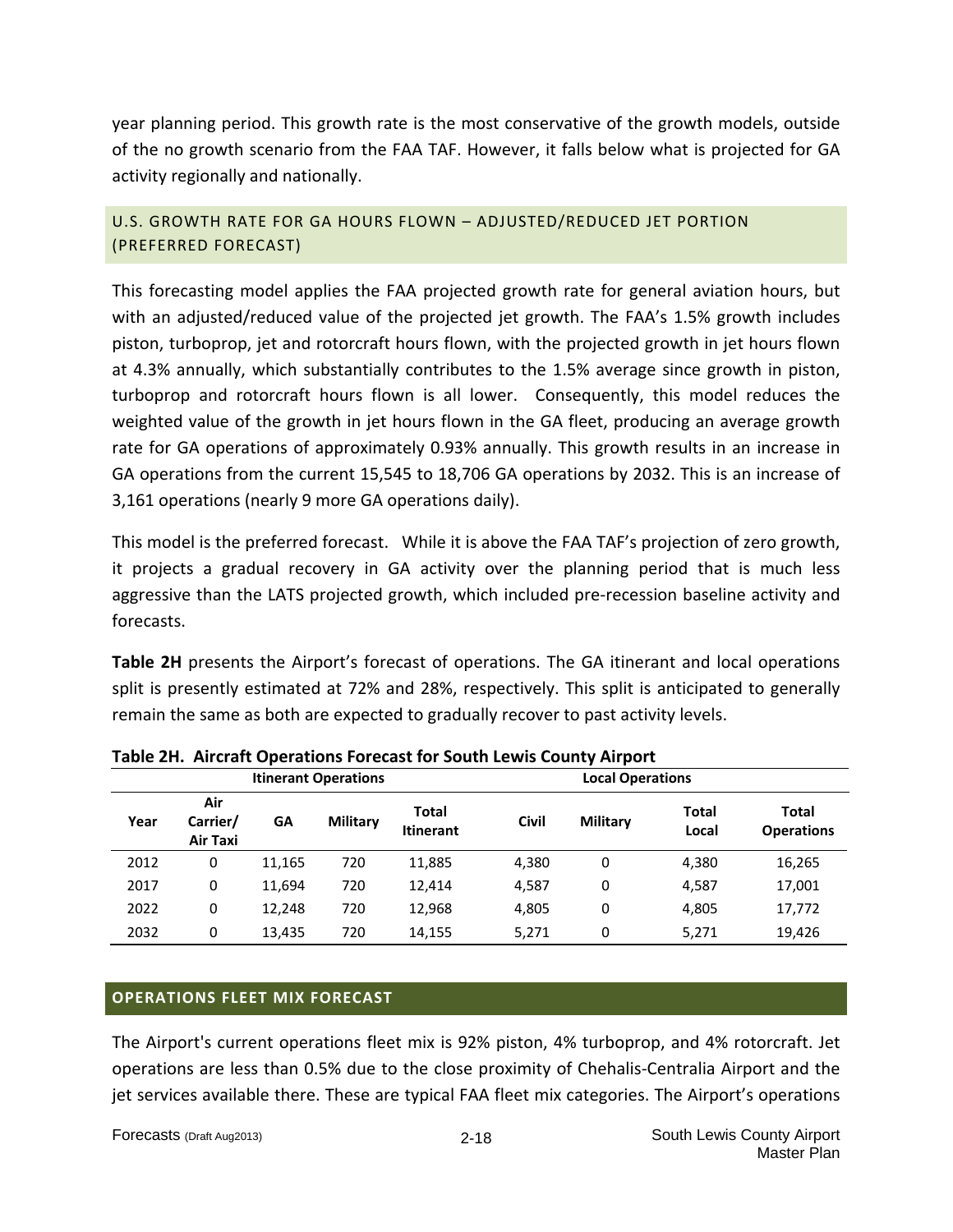fleet mix is not the same as its based aircraft fleet mix. One reason is that the operations include those by transient aircraft—those based at other airports—as well as operations by aircraft based at the Airport. Another reason is that different aircraft types are typically flown different amounts. While nationally piston aircraft have a declining share of operations, the South Lewis County Airport is expected to continue to maintain piston operations at 92% since this is the Airport's primary market.

While a slight shift in the operations fleet mix is anticipated during the planning period, it is not substantial enough to change the percentage split over the planning period.

## **PEAK AIRCRAFT OPERATIONS FORECAST**

Historical fuel flowage shows July is the peak month for aviation activity at the Airport with a range of 16.6% to nearly 23% of total annual operations. Over the last two years, the peak month fuel flowage averaged 17% of annual operations. As airport activity fluctuates from month to month, day to day, and hour to hour, airside and landside facilities should be designed to accommodate peak levels of use. Peak demand is usually expressed as "Peak Month" (the month in a calendar year when the highest level of activity occurs), "Design Day" (the average daily level of activity during the Peak Month), and "Design Hour" (the busiest hour within the Design Day).

The design day is calculated by dividing the peak month by 31 days, which translates to nearly 89 operations on average in July. The design hour is estimated to be 15% of the peak day, consistent with guidance in FAA Advisory Circular 150/5060‐5, *Airport Capacity and Delay*. The peak operations forecast appears in **Table 2I**.

|                               | 2012   | 2017   | 2022   | 2032   |
|-------------------------------|--------|--------|--------|--------|
| <b>Annual Operations</b>      | 16,265 | 17,001 | 17,772 | 19.426 |
| Peak Month (17% of Annual)    | 2,765  | 2.890  | 3,021  | 3,302  |
| Design Day                    | 89     | 93     | 97     | 107    |
| Design Hour (15% of Peak Day) | 13     | 14     | 15     | 16     |

### **Table 2I. Peak Operations Forecast for South Lewis County Airport**

Note: Historical fuel flowage data indicates that peak month activity has ranged from 16.6% to 23% of annual operations. Average of peak month fuel flowage for the last two years is 17%, which is used for this table.

### **INSTRUMENT OPERATIONS FORECAST**

The Airport presently serves a low number of instrument operations. **Table 2J** lists the existing and forecast operations for the planning period. As shown, the percentage of IFR operations is anticipated to grow. With limited data available, online IFR data for the Airport from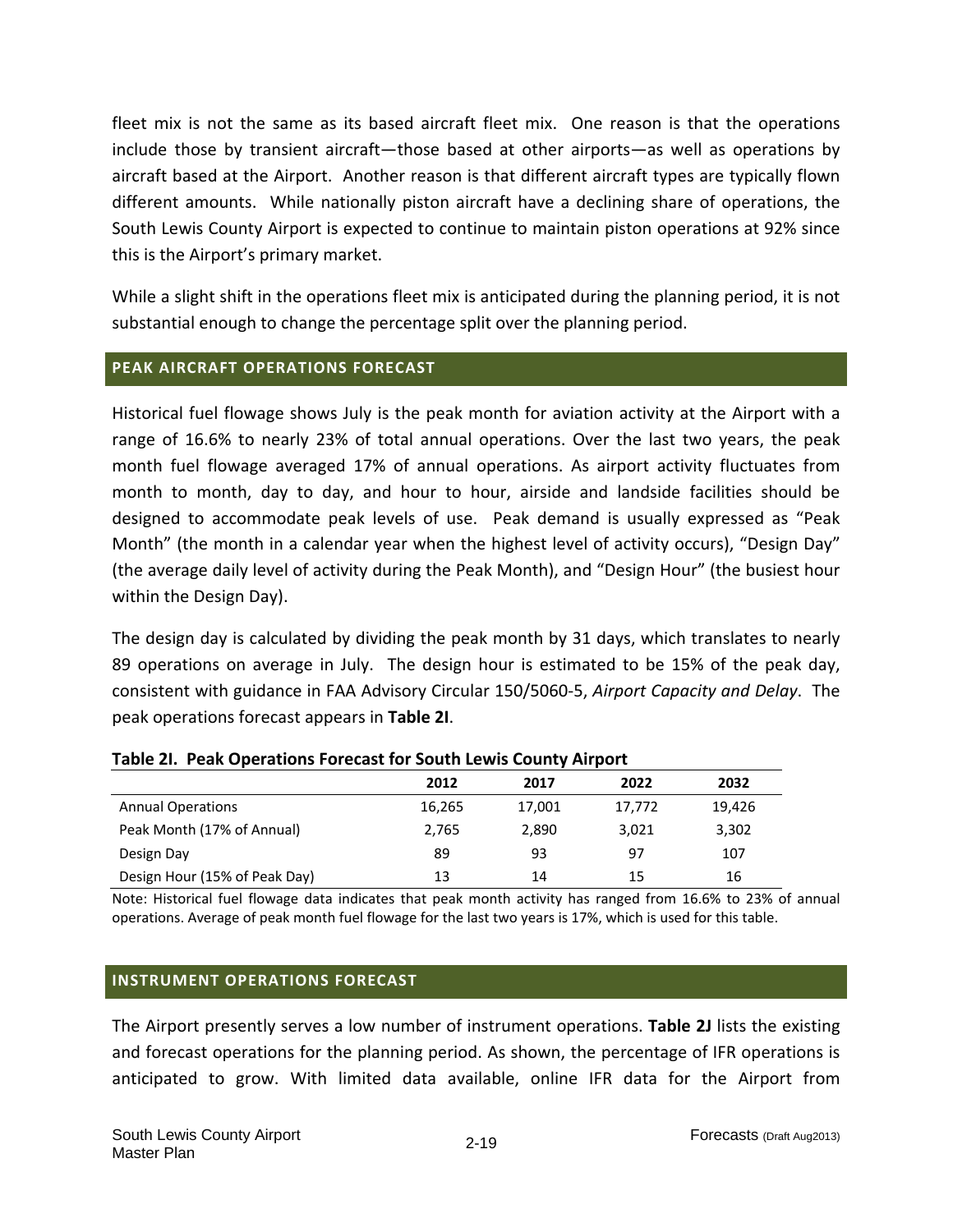www.AirportIQ.com was downloaded. Since IFR flight plans are routinely cancelled before arriving at the Airport, the 27 IFR operations listed in the GCR database for the Airport is assumed to represent 10% of the year's IFR operations. **Exhibit 2H** illustrates the fluctuation in the recorded IFR operations since 2006.

| Table 2J. Instrument Operations Forecast for South Lewis County Airport |      |      |      |      |  |  |  |
|-------------------------------------------------------------------------|------|------|------|------|--|--|--|
|                                                                         | 2012 | 2017 | 2022 | 2032 |  |  |  |
| Annual Instrument Operations                                            | 270. | 323  | 391  | 505  |  |  |  |

Percentage of Total Operations 1.7% 1.9% 2.2% 2.6%

Note: IFR operations estimated at 1.7% of total operations for 2012 based on IFR flight plans routinely cancelled before arriving at the Airport.



**Exhibit 2H.** Recorded IFR Operations 2006‐2012 for South Lewis County Airport

Source: www.AirportIQ.com, Data Center, GA Detailed Report

## **CRITICAL AIRCRAFT AND AIRPORT REFERENCE CODE**

This section on critical aircraft and Airport Reference Code is important to the subsequent chapter on Airport Facility Requirements, since airport design requirements are addressed. According to FAA criteria, an airport's design is based on the characteristics of the critical aircraft, which is the most demanding aircraft that uses the airport "regularly" or "substantially." The FAA defines regular or substantial use as at least 500 annual itinerant operations. The Airport Reference Code (ARC) is the main criterion for determining applicable FAA airport design standards for dimensions such as runway and shoulder widths; separations of runways, taxiways, and taxilanes; and cleared areas. However, new FAA guidance provides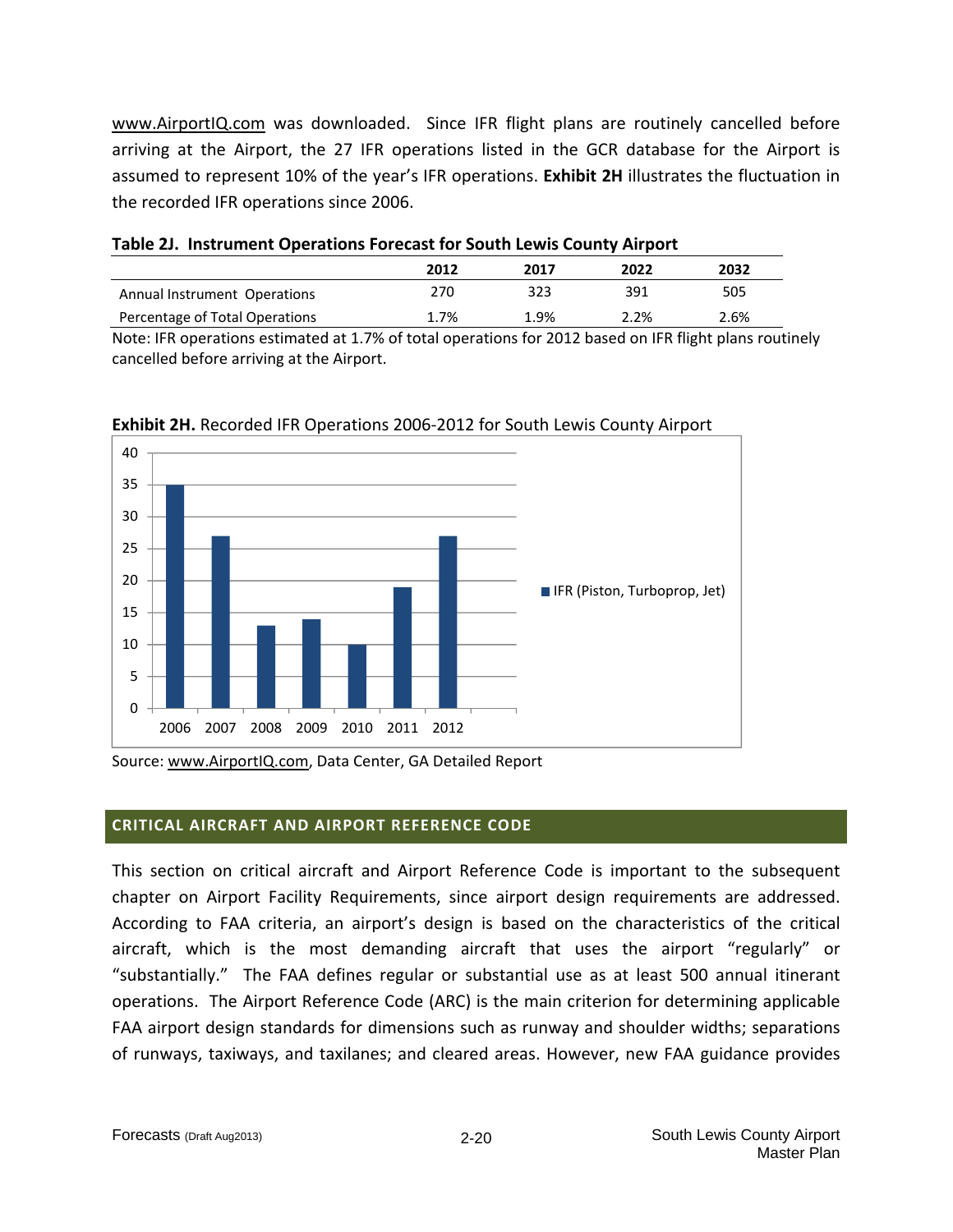guidance for runway design codes and taxiway design groups, for example, by providing standards to serve different design aircraft on different runways and taxiways.

The Airport Reference Code is defined by the Aircraft Approach Category and the Airplane Design Group of the critical aircraft. The Aircraft Approach Category is determined by the approach speed, or 1.3 times the stall speed of the aircraft in its landing configuration at its maximum landing weight. The letters A, B, C, D, and E represent the Aircraft Approach Category. The Airplane Design Group of the aircraft is based on the wingspan or tail height, and is defined by Roman numerals I, II, III, IV, V and VI.

**Table 2K** shows the ARC component definitions and typical aircraft that meet these definitions.

| <b>Approach Category</b>     | <b>Approach Speed</b> | <b>Typical Aircraft</b>                                                                  |
|------------------------------|-----------------------|------------------------------------------------------------------------------------------|
| A                            | Less than 91 knots    | Cessna 150, 172, 206, Beech Bonanza                                                      |
| B                            | 91 to 120 knots       | King Air, Piper Navajo, Gulfstream I                                                     |
|                              | 121 to 140 knots      | Boeing 727, 737, Learjet, Challenger                                                     |
| D                            | 141 to 165 knots      | Boeing 747, Gulfstream V                                                                 |
| <b>Airplane Design Group</b> | Wingspan              | <b>Typical Aircraft</b>                                                                  |
|                              | Less than 49 feet     | King Air, Cessna 150, 172, 206, Gates Learjet,<br>Beech Bonanza                          |
| $\mathsf{II}$                | 49 to 78 feet         | King Air, Super King Air, Cessna Citation, Dassault<br>Falcon, Gulfstream I, Challenger  |
| Ш                            | 79 to 117 feet        | Boeing 727, 737, DC-3, DC-6, Gulfstream V                                                |
|                              |                       | Airplane Design Group may be determined by tail height, if more demanding than wingspan: |
| <b>Airplane Design Group</b> | <b>Tail Height</b>    |                                                                                          |
|                              |                       | Less than 20 feet                                                                        |
| $\mathsf{II}$                |                       | 20 to 29 feet                                                                            |
| $\mathsf{III}$               |                       | 30 to 44 feet                                                                            |

**Table 2K. Airport Reference Code (ARC) Components**

Source: FAA AC 150/5300-13A, Airport Design. Notes: 1) The above ARC information represents the Airport's highest runway design code, which is defined by the above as well as visibility minimums. 2) Aircraft Approach Category E (166 knots or more) and Airplane Design Groups IV, V, and VI (118 feet or more) are not shown.

The current critical aircraft at the South Lewis County Airport is the Aero Commander 690. The Aero Commander 690 is categorized as "small," having a maximum takeoff weight under 12,500 pounds. The ARC for this aircraft is B-I. There are numerous other aircraft operating at the Airport today that are also in ARC B‐I such as the Cessna 182, Beech Baron, Piper PA31. A‐I aircraft operate routinely at the Airport, but do not represent the design family of aircraft as they have slower approach speeds, but similar wingspans. Aircraft operating at the Airport that fall within ADG II include ARC A-II and B-II. Total combined ADG II operations by aircraft such as